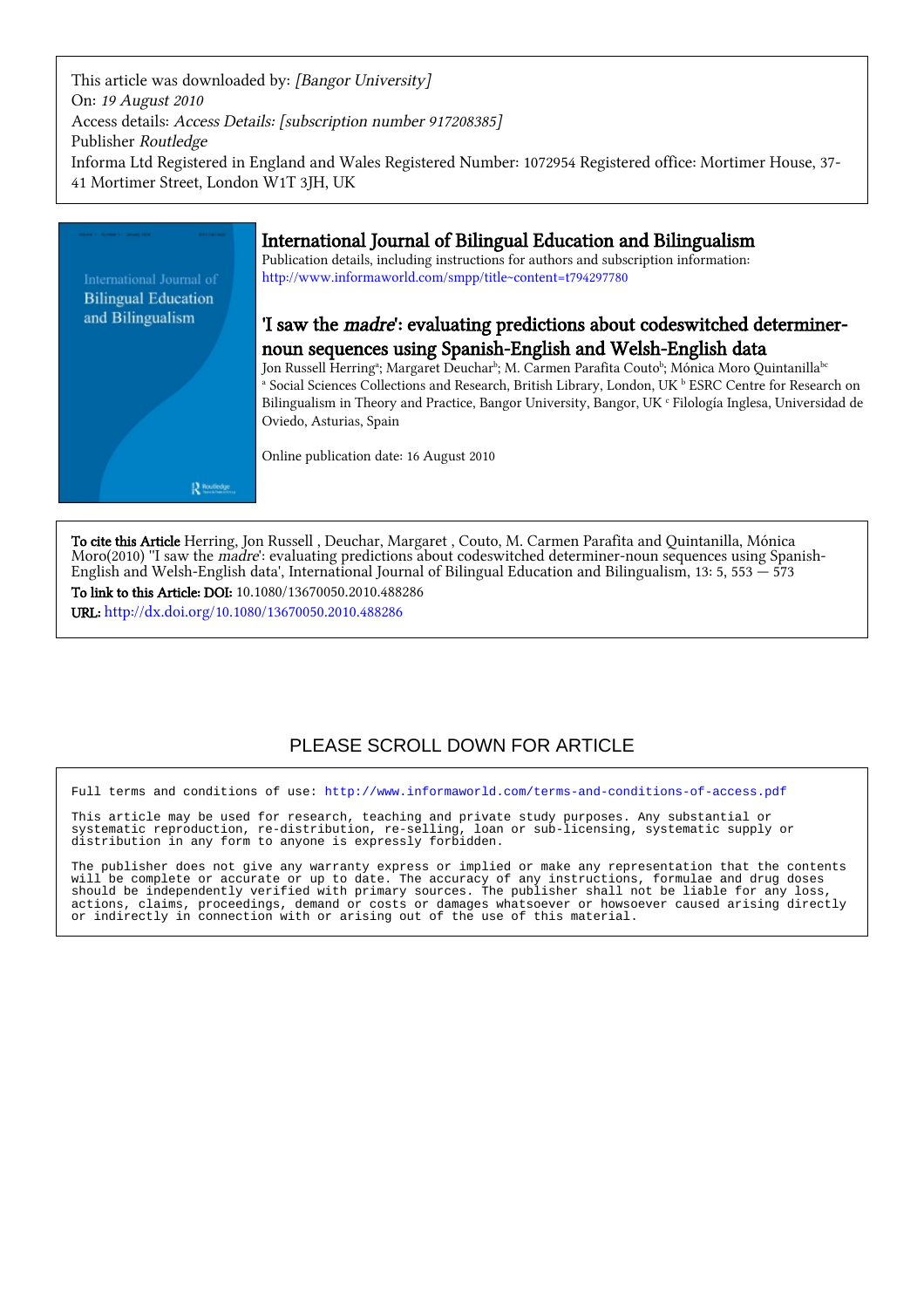# 'I saw the madre': evaluating predictions about codeswitched determiner-noun sequences using Spanish-English and Welsh-English data

Jon Russell Herring<sup>a</sup>, Margaret Deuchar<sup>b\*</sup>, M. Carmen Parafita Couto<sup>b</sup> and Mónica Moro Quintanilla<sup>b,c</sup>

<sup>a</sup> Social Sciences Collections and Research, British Library, London, UK; <sup>b</sup>ESRC Centre for Research on Bilingualism in Theory and Practice, Bangor University, Bangor, UK; <sup>c</sup>Filología Inglesa, Universidad de Oviedo, Asturias, Spain

(Received 29 January 2009; final version received 15 April 2010)

Previous work on intrasentential codeswitching has noted that switches between determiners and their noun complements are frequent in both Spanish-English and Welsh-English data. Two major recent theories of codeswitching, the Matrix Language Frame model and a Minimalist Program approach, make potentially competing predictions regarding the source language of the determiner in these mixed nominal constructions.

In this paper we evaluate the predictions of each theory with reference to comparable sets of Spanish-English and Welsh-English codeswitching data. Mixed nominal constructions are extracted to test the compatibility of these data with the predictions, taking into account coverage and accuracy.

We find that the data are broadly consistent with each set of predictions but do not find statistically significant differences between the accuracy of the predictions of the two theories. We examine in detail the counterexamples to the predictions of each theory to see what further factors may influence codeswitching patterns between determiners and their nouns, and also discuss the differences in observed patterns in the data from each language pair.

Keywords: codeswitching; bilingual corpora; evaluation of theories; Matrix Language Frame theory; Minimalist approaches to codeswitching

# 1. Introduction

Models of codeswitching proposed over the last 30 years have attempted to account for the fact that, contra Labov (1972), codeswitching is not random and unsystematic but follows certain predictable patterns. Two major recent theoretical approaches to codeswitching make competing predictions regarding the source language of the determiner in constructions consisting of a determiner in one of the bilingual speaker's languages followed by a noun in the other language. In this paper the two theories we evaluate are the Matrix Language Frame theory (Myers-Scotton 1993, 2002) and the Minimalist Program approach (MacSwan 1999; Moro in press). We do this with reference to naturalistic data from two language pairs, Spanish-English and Welsh-English.

<sup>\*</sup>Corresponding author. Email: m.deuchar@bangor.ac.uk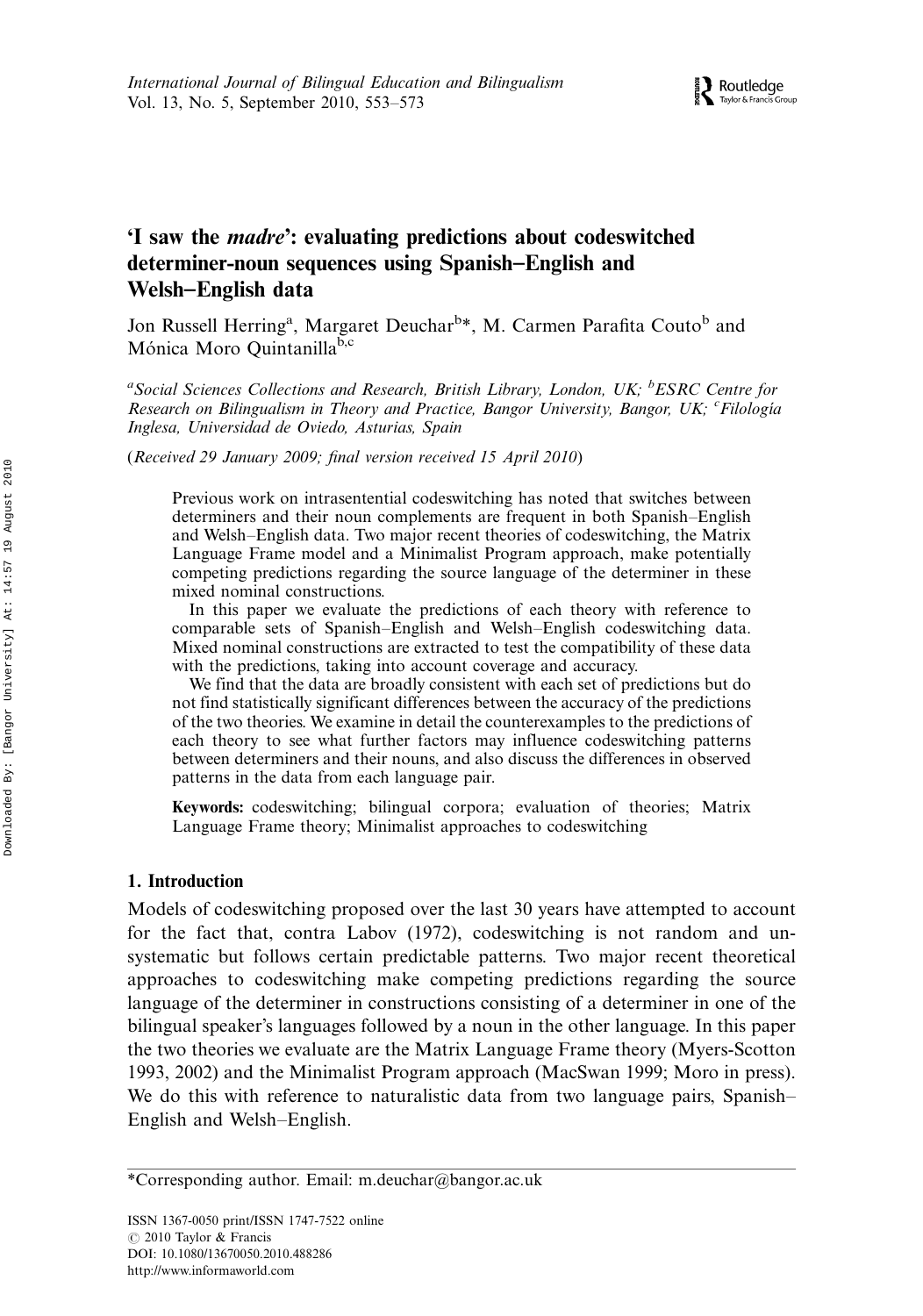The Matrix Language Frame model predicts that in every codeswitched clause, either, but only one, of the languages may provide the morphosyntactic frame for that clause (the matrix language), and that the determiner should come from the matrix language. The Minimalist Program approach predicts that the determiner will always come from the language that has grammatical gender, for reasons to be explained below. Thus competing predictions arise for our Welsh-English and Spanish-English data in one critical context: if the matrix language of a clause in either dataset is English, the Matrix Language Frame model predicts that the determiner will be in English, while the Minimalist approach predicts that the determiner will always be in the other language, Welsh or Spanish.

In the next section we set out some basic definitions, review previous work on determiner-noun switches in the two language pairs, and give an overview of the two theories being evaluated. In the subsequent sections we explain our criteria for comparing the two theories, give full details of the predictions outlined above, and then present the data, analysis and results. Finally we discuss and interpret the results and comment on the implications for the two theories and our own future research.

### 2. Background

#### 2.1. Codeswitching: definitions

Codeswitching is commonly taken to mean 'the practice of alternately using two languages' (Weinreich 1953, 5) or the '...rapid succession of several languages in a single speech event' (Muysken 2000, 1). Examples (1) and (2) show codeswitching in Spanish-English and Welsh-English, respectively. (English words are given in bold typeface in the data from both language pairs.)

| (1) | Yo<br>PRON.1s <sup>1</sup><br>el<br>det | lo<br>PRON.3S<br>doorway             | puse        | put.1s.PRET | allá<br>over-there                                                       | en<br>in |
|-----|-----------------------------------------|--------------------------------------|-------------|-------------|--------------------------------------------------------------------------|----------|
|     |                                         | I put it over there in the doorway'. |             |             | (Jake, Myers-Scotton, and<br>Gross $2002$ , 82; appendix<br>example 262) |          |
| (2) | Lle<br>where                            | mae<br>be 3s PRES                    | (y)r<br>DET | laptop      |                                                                          |          |
|     | 'Where's the laptop?'                   |                                      |             |             | (Fusser5, 741 <sup>2</sup> ; appendix example 82)                        |          |

# 2.2. Mixed nominal constructions

Our unit of analysis in this study is the nominal construction, a term chosen because it is theory-neutral. A nominal construction is also referred to as a determiner phrase (DP) in the Minimalist approach, and a noun phrase (NP) in other approaches (including earlier versions of generative grammar). For this analysis we focused only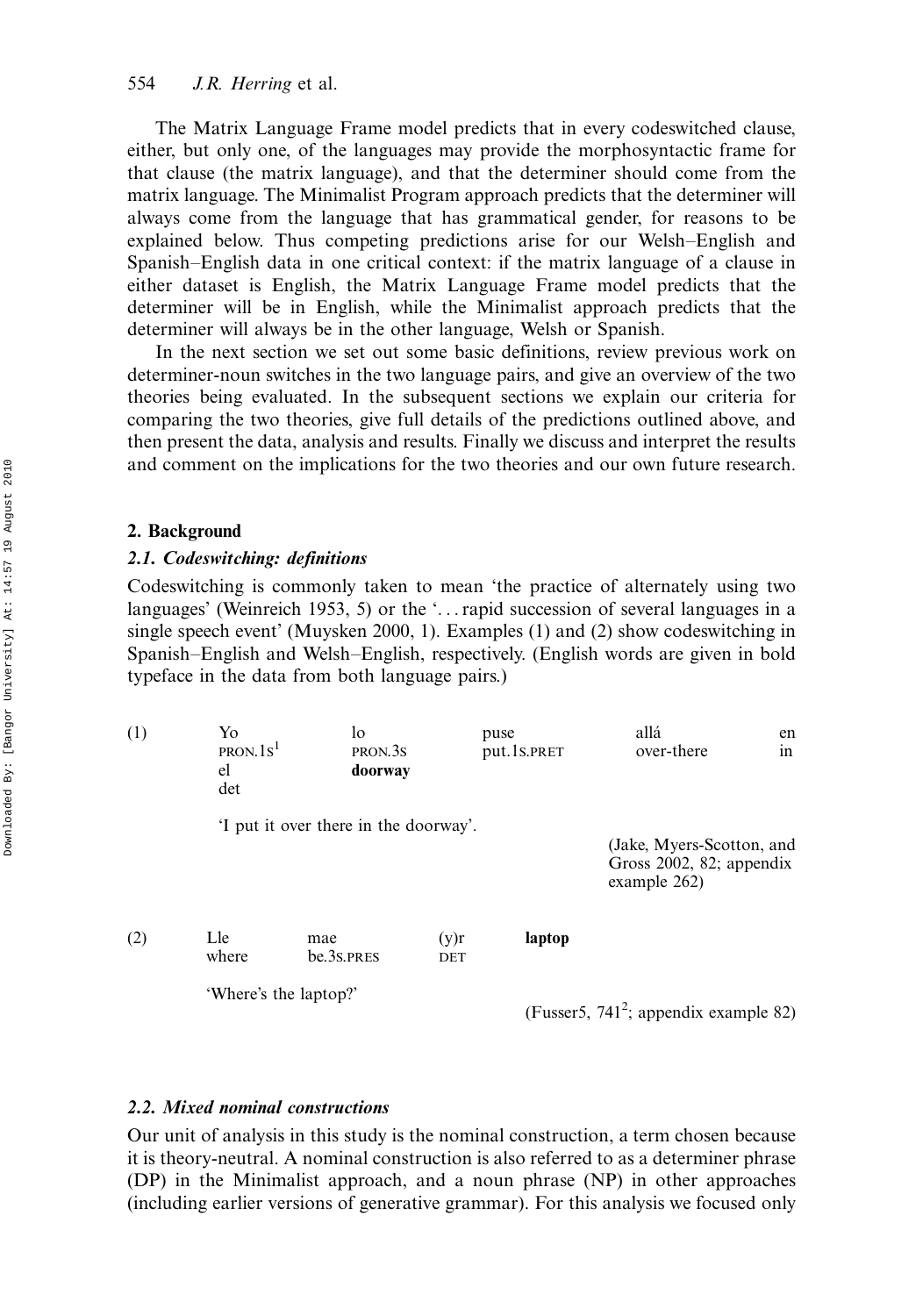on nominal constructions that were 'mixed' in the sense that they included a codeswitch between the determiner and the noun. The following are examples:

| (3) | el<br>DET<br>'the doorway'     | doorway         | (Spanish Det + English N)<br>(appendix example 262)   |
|-----|--------------------------------|-----------------|-------------------------------------------------------|
| (4) | У<br><b>DET</b><br>'the rings' | rings           | (Welsh $Det + English N$ )<br>(appendix example 61)   |
| (5) | the<br>'the mother'            | madre<br>mother | $(English Det + Spanish N)$<br>(appendix example 274) |

For our analysis we focus specifically on the prediction that each theory makes regarding the language of the determiner in the nominal construction.

# 2.3. Review of the literature

Previous work on codeswitching in nominal constructions includes the examination of data both from Spanish-English bilinguals (Gingràs 1974; Jake, Myers-Scotton, and Gross 2002; Pfaff 1979; Poplack 1980; Timm 1975; Woolford 1983) and Welsh English bilinguals (Deuchar 2005, 2006). Timm (1975) found that in informal speech, in written language and in grammaticality judgments from Spanish–English bilinguals, mixed nominals were highly frequent. Pfaff (1979) similarly noted that such mixes were frequent and suggested that these were possible because no structural conflicts arise between the two languages. Poplack (1980) also found frequent Det-N switches (175 of 1835 switches in her data) and proposed an equivalence constraint: 'Code-switches will tend to occur at points in the discourse where juxtaposition of L1 and L2 elements does not violate a syntactic rule of either language i.e. at points around which the surface structures of the two languages map onto each other' (Poplack 1980, 586). And Woolford (1983), working within a GB framework (Chomsky 1981), argued that because the syntactic structure is parallel in Spanish and English (NP $\rightarrow$ Det N'), this allows a Det and an N' to be inserted from the lexicon of either language. Finally, Jake, Myers-Scotton, and Gross (2002) proposed the Bilingual NP Hypothesis, according to which: (i) determiners in mixed nominal constructions should come from the matrix language of the clause (see Section 2.4), and (ii) nominal constructions in the embedded or other language (e.g. English Det-English N with Spanish matrix language) are permitted but dispreferred. Their results were compatible with both predictions.

Work on Welsh-English bilinguals has also reported that mixed nominals are frequently found in naturalistic data. Deuchar (2005) noted that NPs were the most common type of English insertion into Welsh, and suggested that the high degree of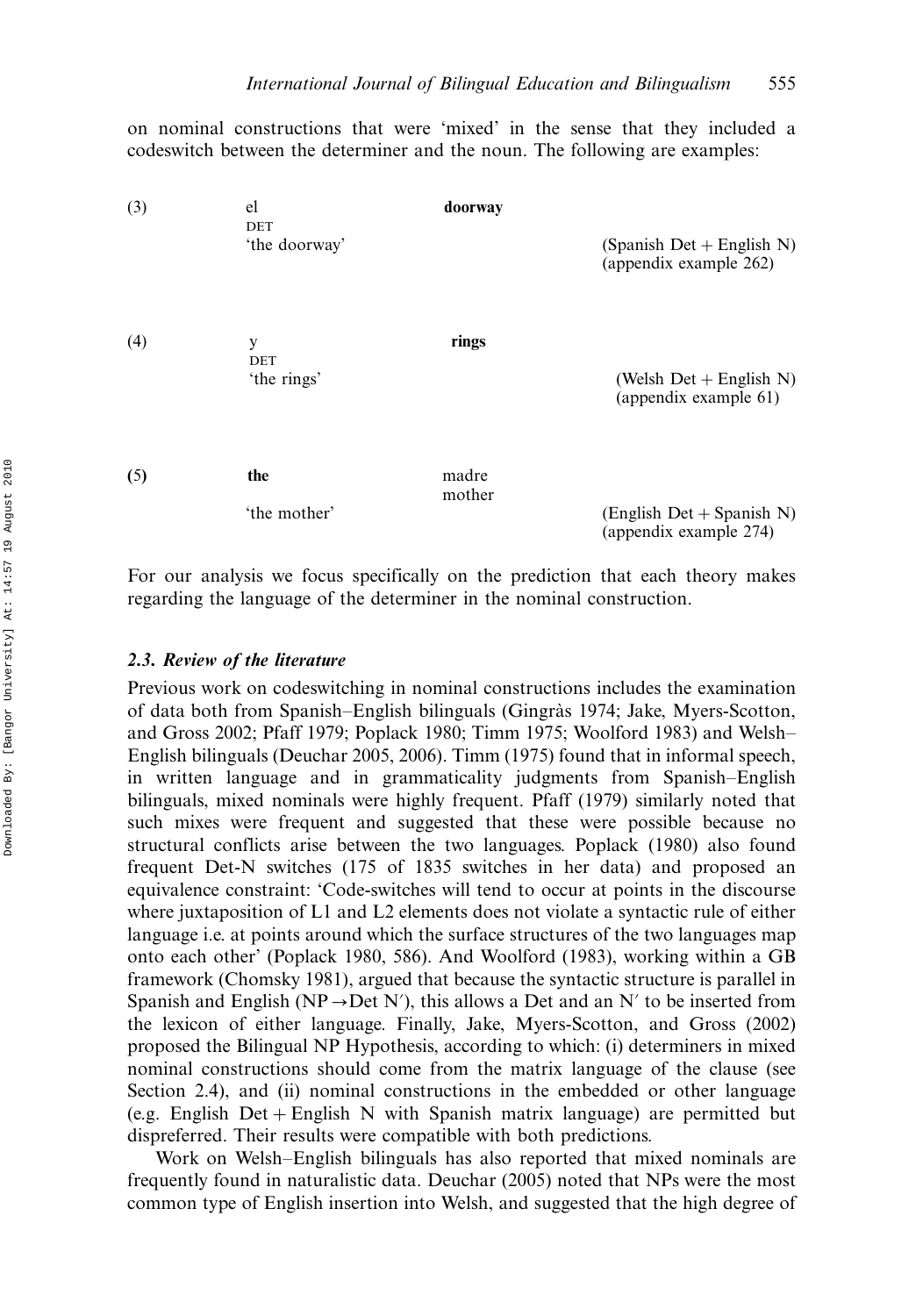paradigmatic and syntagmatic congruence of the categories across the two languages accounts for this. Deuchar (2006) tested three principles of the Matrix Language Frame model on Welsh-English data. Nominal constructions containing definite determiners were used to test one prediction, that determiners in bilingual clauses would be in the same language as the matrix language of the clause, unless followed by an NP also in the non-matrix language. The results showed that 41 nominal constructions containing a determiner were mixed, all consisting of a Welsh determiner followed by an English NP. In all these cases the matrix language was determined independently to be Welsh.

# 2.4. Overview of the two models to be evaluated

Models of codeswitching tend to fall into two main categories, syntactic and processing. Within syntactic models, much of the discussion centres on whether existing aspects of the theory that can account for monolingual grammar can also account for the grammar of bilinguals.

The Minimalist Program approach (MacSwan 1999, 2000, 2005a, 2009) is a syntactic model while the Matrix Language Frame theory, developed by Myers-Scotton (e.g. 2002), incorporates both syntactic and processing aspects. The Minimalist Program approach as developed by MacSwan reflects current Chomskyan syntax and takes the view that no extra apparatus (additional to that needed to account for monolingual speech) should be needed to account for codeswitching. The Matrix Language Frame model is partially based on an earlier model of generative syntax and partially on processing models. Our aim is to compare the extent to which the two models cover our data on nominal constructions and the extent to which the predictions they make are accurate.

## 2.4.1. The Minimalist model

MacSwan's Minimalist approach to codeswitching (2000) incorporates two central components: a computational system presumed to be invariant across human languages, and a lexicon, to which the differences observed between languages are attributed (MacSwan 1999, 2000, 2005a, forthcoming). The Minimalist Program claims that language variation is reduced to specific morphological realisation features in the lexicon, instead of to different syntactic configurations. As MacSwan (2000, 45) says, 'if all syntactic variation is associated with the lexicon, as in the MP, then code switching may be seen as the simple consequence of mixing two lexicons in the course of a derivation'. An important component of the Minimalist Program is Checking theory, in which features are introduced into the computational system. These features are then checked against those of the lexical items inserted during sentence derivation. MacSwan applies this to bilingualism in that the entries in the lexicon come from different languages and will be differentiated by the features associated with them. See Section 4.1 for an example of how the gender, number and person features are assumed to differ in English and Spanish.

MacSwan (2000, 43) applies general Minimalist Program mechanisms to account for codeswitching: an operation called Select, 'picks items from the lexicon and introduces them into the numeration, an assembled subset of the lexicon used to construct a derivation'. Then another operation, Merge, 'takes items from the numeration and forms new, hierarchically arranged syntactic objects'. Finally, 'the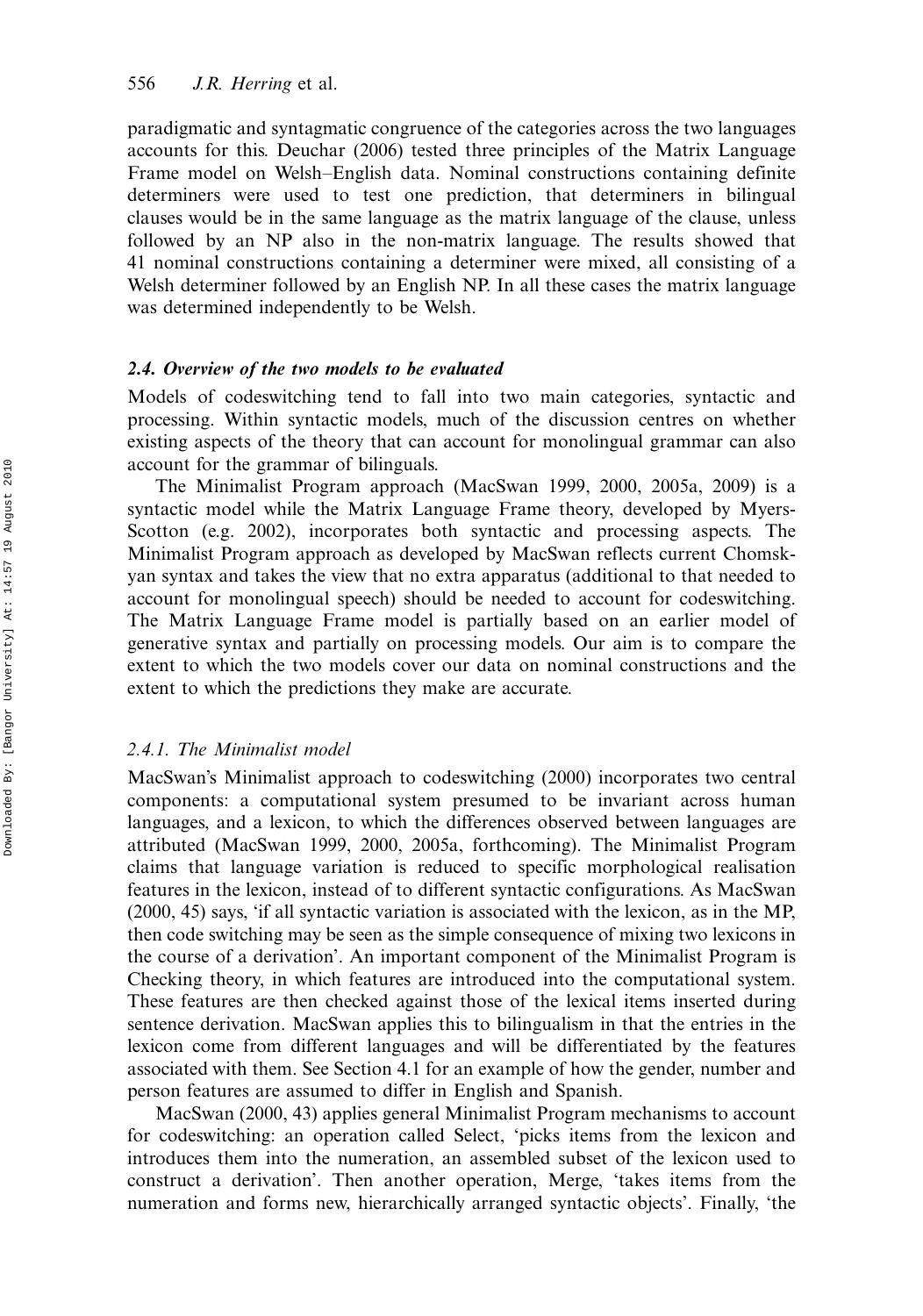operation Move applies to syntactic objects formed by Merge to build new structures'. These three operations are constrained by feature checking, a process that ensures the features of related lexical items match at each stage. In MacSwan's model, the grammatical requirements of specific languages are fulfilled by the language-specific features of the lexical items of those languages. MacSwan also suggests that bilinguals have discrete and separate lexicons for the languages they speak, each with its own internal principles of word formation, as well as separate phonological components. Codeswitching will involve the use of features from the lexicons of both languages.

## 2.4.2. The Matrix Language Frame model

An early article about the model (Myers-Scotton and Jake 1995) is entitled 'Matching lemmas in a bilingual language competence and production model'. Although this suggests that the Matrix Language Frame models (Myers-Scotton 2002; Myers-Scotton and Jake 1995, 2000) speakers' competence as well as being a production model, the article focuses on production. The model is conceived of as having three levels: the conceptual, the functional and the positional. The conceptual level is drawn upon by speakers to express their intentions, activating 'bundles' of features specifying semantic and pragmatic properties. These sets of features cause lemmas from both participating languages to be selected from the mental lexicon, and in turn the lemmas activate the 'formulator', which constructs and orders the utterance itself (Myers-Scotton and Jake 2000).

Myers-Scotton (2002, 14) emphasises the importance of the lexicon in this model, following Levelt (1989) in assuming that a given lexical entry will contain: (a) morphophonological information, (b) syntactic properties, and (c) a semantic and pragmatic representation. Because of the lexically driven nature of the model she argues it is 'not primarily a phrase structure model (i.e. not a syntactic model)' (Myers-Scotton 2002, 15). She also states that it is not a model of language production either, although she says it does 'presuppose [a] model of language production' (Myers-Scotton 2002, 23). What is distinctive about the Matrix Language Frame model, in our view, is that it incorporates assumptions about how language production works, rather than modelling competence alone.

## 2.4.3. Similarities and differences between the two theories

Both models assume that the clause or sentence is the maximal unit of analysis and therefore exclude intersentential codeswitching from their domain. But for the Matrix Language Frame model, the clause is the minimal as well as the maximal unit, since identification of the matrix language depends on the linguistic information from a full clause being available. The goal of MacSwan and colleagues is to account for bilingual speakers' competence using exactly the same apparatus as used for monolingual speakers, on the grounds of economy. Myers-Scotton's goal, on the other hand, is specifically to model the speech of bilinguals (even though she argues that it can also apply to monolingual speech).

As a result, the focus of the two models differs. Whereas MacSwan's model is a purely representational model of linguistic competence, with no claims as to how this relates to processing in production or comprehension, Myers-Scotton's model makes assumptions about production, as outlined above.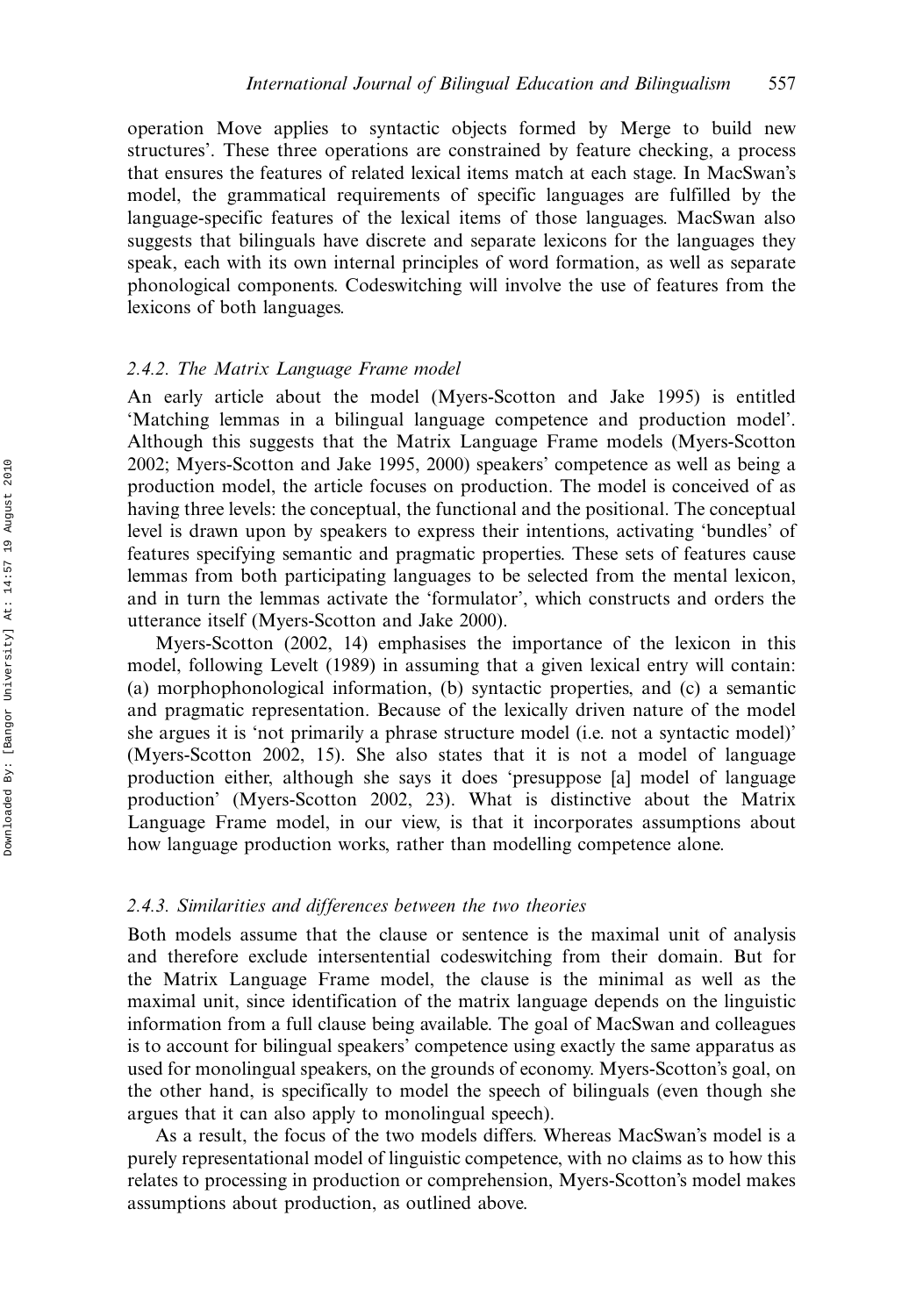Regarding the data used by each approach to test their models, Myers-Scotton uses only naturalistic data while MacSwan (e.g. 1999) argues that naturalistic data and grammaticality judgements will complement one another. Naturalistic data can be used to test theories (cf. MacSwan 1999, 128) while it is argued that grammaticality judgements are a means of collecting 'negative evidence' and are thus necessary to determine what kind of constructions are ill-formed.

#### 2.4.4. Debate between proponents of the two theories

Jake, Myers-Scotton, and Gross (2002) suggest that an integration of the notion of matrix language and current syntactic theory may be possible by reinterpreting the Matrix Language Frame model in the light of Chomsky's Minimalist Program and vice versa. When addressing Minimalist Program explanations of codeswitching, Jake, Myers-Scotton, and Gross (2002, 69) claim that 'such an approach may even only succeed partially if it incorporates a basic asymmetry between the languages participating in CS'. This is what they call 'Modified Minimalism', where uninterpretable features are conceived as properties of the matrix language, and mismatch of features does not cause any crash of the derivation. Instead, the conflict is resolved in favour of the matrix language, which would allow the derivation to converge.

On the other side of this debate, MacSwan is strongly opposed to the notion of a matrix language. From a theoretical point of view, he argues that the Matrix Language Frame model and the idea of a matrix language should be rejected 'on grounds of scientific parsimony' (MacSwan 2005a, 19), as it introduces theoretical constructs that do not play a role in grammatical theory and are not independently useful outside the explanation of bilingual data.

## 3. Evaluating alternative theories: criteria

While proponents of competing theories of codeswitching may argue for the merits of one theory versus another (see e.g. MacSwan 2005a, 2005b; Jake, Myers-Scotton, and Gross 2005), this is rarely done via a detailed comparison with reference to data. We compare the alternative approaches in terms of the following explicit criteria: (1) coverage; (2) absolute accuracy of predictions for data covered; and (3) comparative accuracy of predictions for data covered by both theories.

COVERAGE refers to the extent of the data about which each theory makes predictions. For our analysis, coverage is measured in terms of the percentage of the data containing determiners where the language of the determiner can be predicted. There may be constructions in the data about which the theory makes no predictions. For example, the Matrix Language Frame model does not make any predictions about the language of the determiner where the matrix language of the clause cannot be determined. For each theory, calculations are performed to determine what percentage of the data is accounted for.

Once we have identified which data are covered by each theory, we then outline the predictions from each theory as to what kind of mixed constructions will occur or not. These predictions can be checked against the data, to assess their accuracy. Another percentage figure is calculated, to indicate ACCURACY.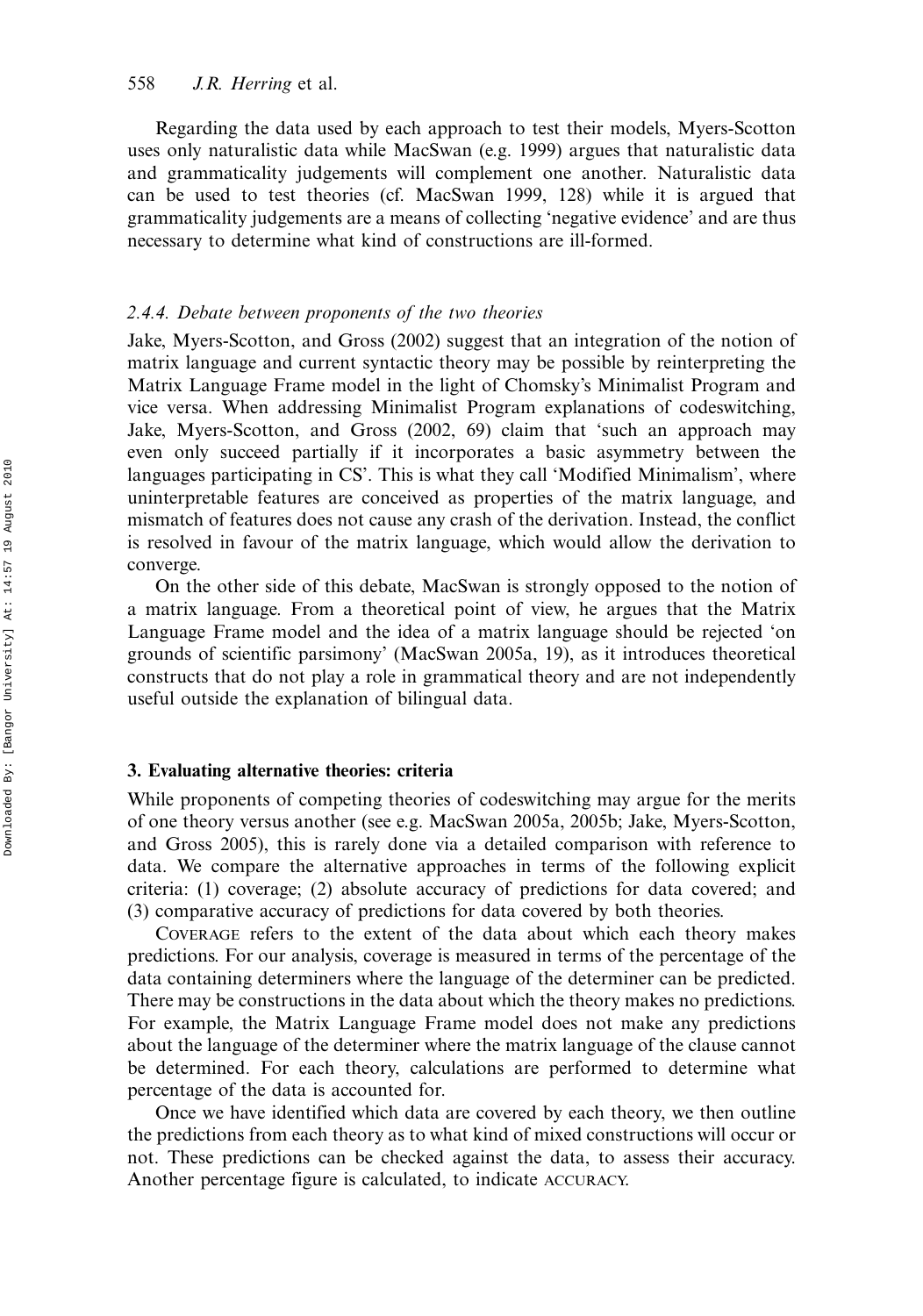Finally, in order to COMPARE the accuracy of the predictions from the two theories on the basis of the same data, we look at only that subset of the data for which the two theories make predictions, and calculate comparative accuracy. A statistical comparison of any differences observed is also made.

# 4. The question to be addressed from each theoretical perspective: in mixed  $Det +N$ constructions, which language is the determiner predicted to come from?

# 4.1. Minimalist approach prediction

In codeswitched nominal constructions consisting of a determiner followed by an NP, the determiner will always come from the language which has grammatical gender – in other words, Welsh or Spanish, not English (see Moro in press).

The reasoning behind this is as follows: Chomsky (2000, 2001) proposes a Minimalist architecture in which features (such as the phi-features of D [or Det], but not N) enter the derivation without values specified. In Chomsky's terms, the phifeatures set is a probe that seeks a goal, namely matching features (on the noun) that establish agreement.

The operation AGREE values and deletes these features. Only a probe or functional category (in this case the determiner) with a full set of phi-features is capable of deleting and valuing its own features. Moro (in press) follows Chomsky in that 'we take deletion to be a ''one fell swoop'' operation, dealing with the phi-set as a unit. Its features cannot selectively delete: either all delete or none' (Chomsky 2000, 124). In our grammatical examples (6a and 7a), the Spanish and Welsh probes (which contain a complete set of phi-features) delete and value their unvalued phi-set:

- (6) a. Spanish D, phi = {person, number, gender} English N, phi = {person, number} \*b. English D, phi = {person, number} Spanish N, phi = {person, number, gender}
- (7) a. Welsh D, phi = {person, number, gender} English N, phi = {person, number} \*b. English D, phi = {person, number} Welsh N, phi = {person, number, gender}

In the ungrammatical examples (6b and 7b), however, the deficient probe (the English D) lacks gender. Since it only has two phi-features, but is entering into a construction with a noun from Welsh or Spanish that has the additional gender phi-feature, it is incomplete and is unable to delete its uninterpretable features all at the same time. Consequently, the derivation does not converge. So the Minimalist approach predicts Spanish-English mixed nominals such as el team but not \*the equipo ('team') and Welsh-English nominals like y *television* but not \**the teledu* ('television').

#### 4.2. Matrix Language Frame prediction

According to the BILINGUAL NP HYPOTHESIS (Jake, Myers-Scotton, and Gross 2002, 78 9) the prediction is that determiners in mixed nominal constructions should come from the Matrix Language. This follows from the Uniform Structure Principle, according to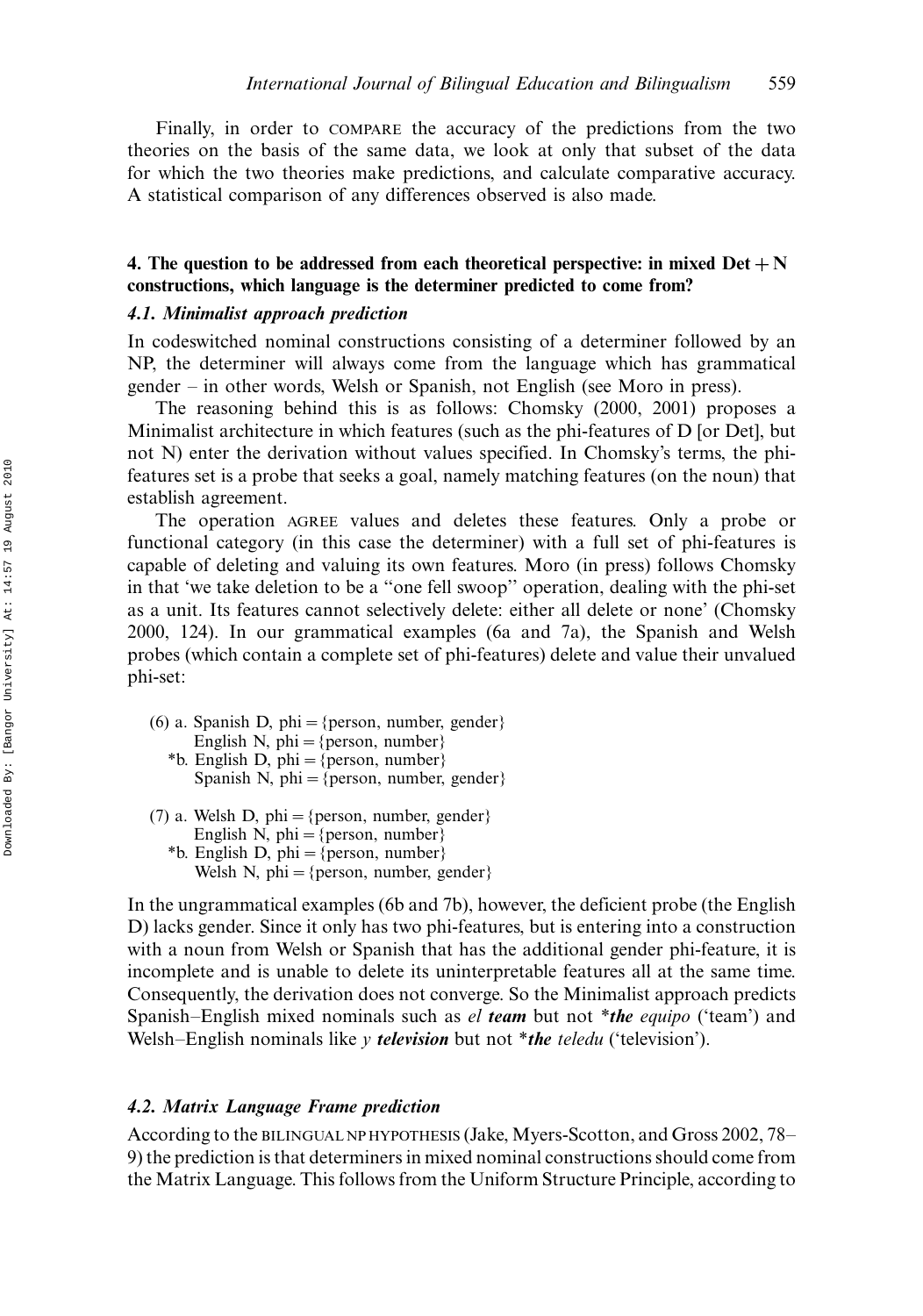which the 'structures of the Matrix Language are always preferred' (Myers-Scotton 2002, 8). Examples (8) and (9) are in line with the prediction, in that the language of the determiner in each case is the same as the matrix language of the clause:

- (8) ya empezó el spring break already begin.3S.PAST DET 'The spring break already began'. (Sastre1, 610; appendix example 347) [Spanish ML and Spanish determiner]
- (9) because your mom's a vieja old\_lady (Herring9, 1271; appendix example 306)

[English ML, English determiner]

The matrix language of a clause is identified according to its word order and the language of its subject-verb agreement. Because Spanish and English have fairly similar word order, the identifying features of the above examples are Spanish subject–verb agreement on *empezo* 'began' (third person singular) and English subject–verb agreement on 's (is).

### 5. Data and participants

In this section, we present the datasets used, and discuss their provenance, the methods of collection and the profiles of the speakers recorded. Two sets came from our own corpora, one from data available in the literature.

# 5.1. Overview of the datasets used for this study

Datasets of codeswitching in two language pairs (Welsh-English and Spanish-English) were used to extract mixed nominal constructions for our analysis.

The Welsh-English data had been collected for a previous project at Bangor University.<sup>3</sup> The 40-hour corpus consists of natural conversations of about half an hour each between pairs of speakers. For this analysis, all mixed nominal constructions from a sample of the recordings (totalling 18 hours and 40 minutes) were used. This sample contained 225 mixed nominals from 42 speakers.

The Spanish–English data consisted of a corpus set and a compiled set. The corpus set was a sample from a 20-hour corpus collected by the authors in Miami in spring 2008. The sample is based on all the recordings transcribed to date, comprising 11 recordings lasting 5 hours and 27 minutes. It contains 99 mixed nominals from 19 speakers.

As this set was smaller than the Welsh-English one, we compiled a supplementary set from four well-known past papers on Spanish–English codeswitching: Jake, Myers-Scotton, and Gross (2002), Moyer (2000), Pfaff (1979) and Poplack (1980). From these sources we used all examples of naturally occurring data that were identified as such by the authors. We excluded any non-naturalistic examples such as instances devised to elicit grammaticality judgments from bilingual speakers. The compiled set consists of 48 mixed nominals, and in view of the fact that less is known about the context for these data, the results for the two sets are presented separately in the analysis below.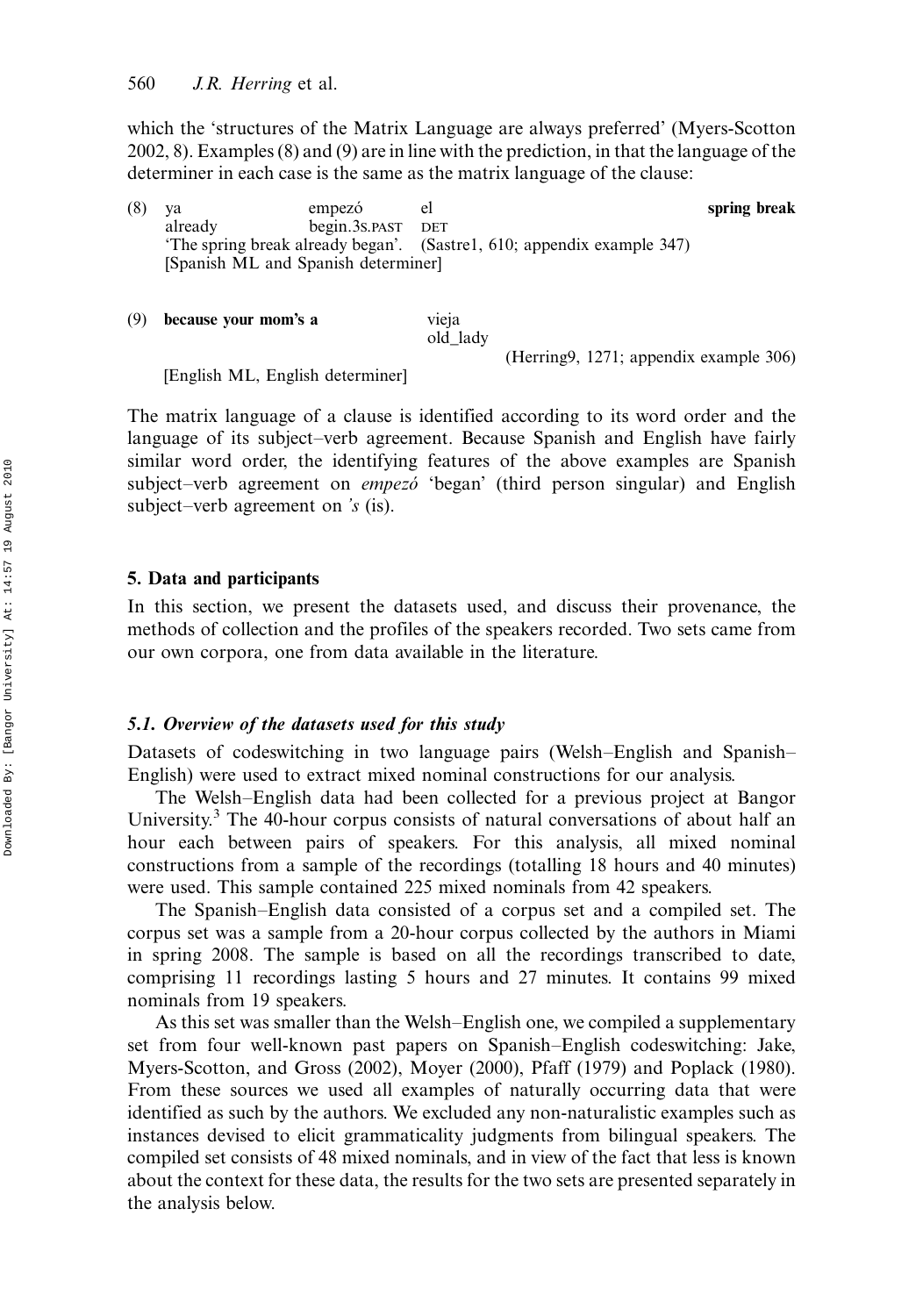### 5.2. Data collection procedure

The two corpora may be considered to be comparable data for our purposes in this study given that they were planned, recorded and transcribed by associated teams of researchers at Bangor University using the same methods. The fieldworkers (six in Wales, three in Miami) carrying out the recordings were predominantly balanced bilinguals from within the community. Speakers in both locations were recruited either through the local press or online adverts, or using the friend-of-a-friend approach, and similar information letters in two languages were given to the participants.

All recordings were of pairs of speakers who already knew each other, in a location of their choice, using digital recording equipment. In each session, the fieldworker set-up the equipment and then left the room for about 35 minutes before returning to administer a detailed questionnaire (in the language of the participant's choice). For more details see Section 5.3. The recordings for both corpora were edited to remove the first 5 minutes of conversation, and transcribed in the CHAT format (MacWhinney 2007) according to the LIDES conventions for codeswitching data (Gardner-Chloros 2009, Appendix; The LIPPS Group 2000).

By using similar data collection methodologies, we aimed to maximise the comparability of the two datasets. There remain some differences between the two corpora in terms of size and time of collection. The Welsh-English corpus is larger  $(40$  hours) and was collected between 2005 and 2008, while the Spanish–English corpus is approximately 20 hours and was recorded over 2 months in early 2008. With regard to the subsets of data used for the analysis, the number of speakers sampled reflects the relative size of each corpus as a whole (40 Welsh-English bilinguals, compared to 19 Spanish-English).

## 5.3. Profiles of speakers

Both datasets were more or less balanced for speaker gender: of the 40 Welsh–English bilinguals in the sample,  $18$  were male and  $22$  female, and in the Spanish–English corpus sample, nine were male and 10 female. In the Welsh-English dataset, the age range of speakers was wide (from 15 to 89), while in the Spanish–English one it ranged from 15 to 57.

We did not have detailed contextual data for the speakers in the compiled set of Spanish–English data. However, we do know that they come from bilingual speakers in both the USA and Spain.

For all the speakers in our own corpora, however, we had access to detailed biographical and sociolinguistic information gathered by means of a questionnaire after the recording. This provided information on extralinguistic variables including age of acquisition of each language, parental input, self-reported proficiency, the language of education, perceptions of identity and social network.

In comparing the questionnaire responses for the two sets of speakers, we found some similarities as well as differences. In both sets most speakers had acquired Welsh or Spanish under the age of 2 years, but this was not the case for the acquisition of English in the majority of speakers. While most speakers in both sets had acquired English at the latest in primary school, there were more Spanish–English than Welsh– English speakers who had acquired English in secondary school or as adults. Most speakers had heard Welsh or Spanish from their mothers or fathers or both, while a minority of speakers in both sets (Welsh–English set  $N=15/40$ , Spanish–English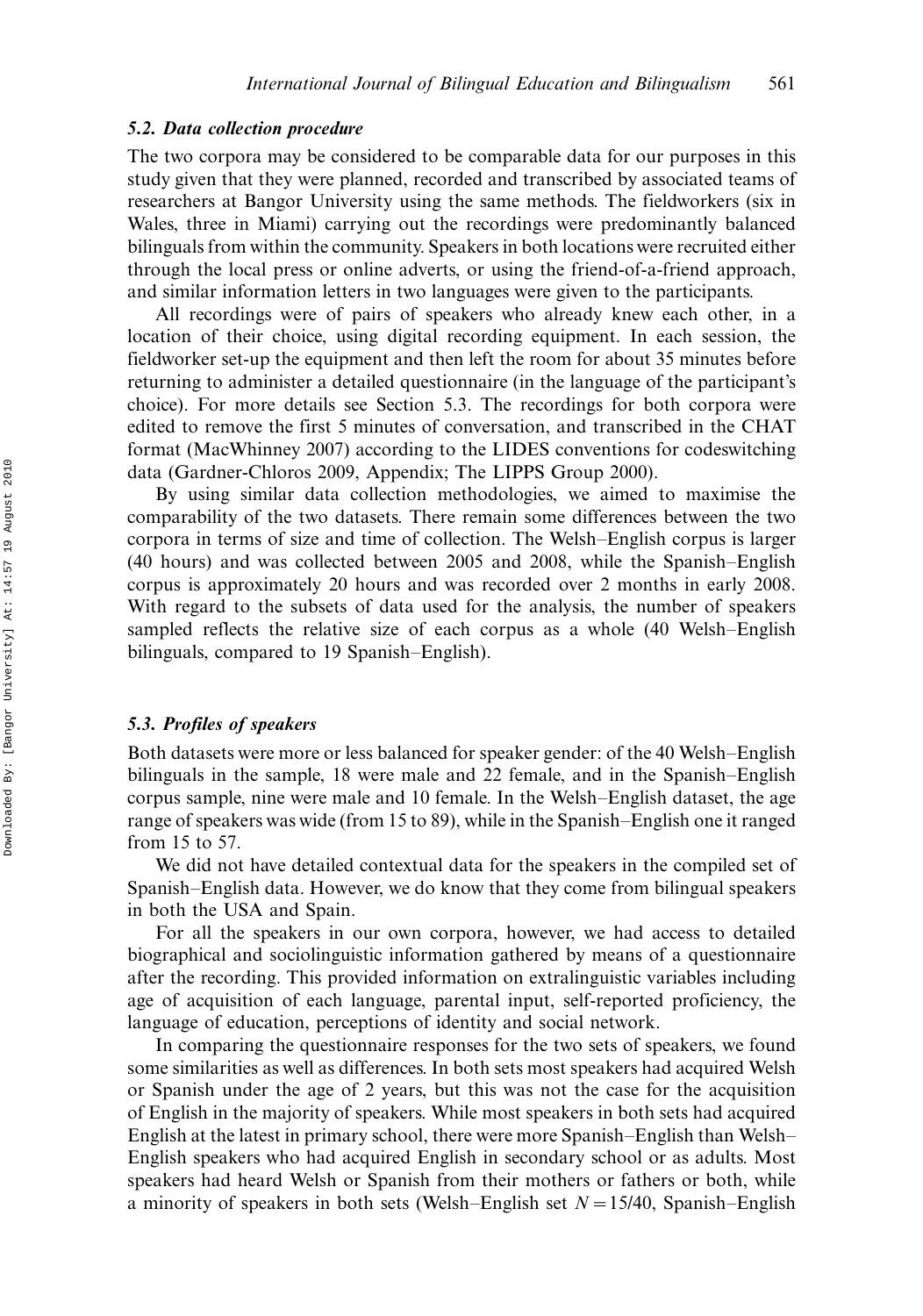set  $N=5/19$ ) had heard English from their parents. The majority of speakers in both sets reported a high level of confidence in their proficiency in both their Welsh or Spanish and English. As for the language of education, the Welsh-English were more likely than the Spanish–English to have received their primary and secondary education in the minority language (Welsh or Spanish) while the Spanish-English were more likely to have received their education in English. One of the most striking differences between the two groups was in their perception of their identity. Whereas most Welsh–English speakers identified themselves as Welsh, there was more variety within the Spanish-English groups, with the most frequent self-ascribed identities being American, Cuban and 'other'. Another difference was in the most common language of the social network of the two sets of speakers. While the Spanish–English speakers tended to have a more even mix of Spanish- and English-speaking contacts among their closest contacts, the Welsh-English speakers tended to have more Welshspeaking contacts.

We will comment further in Section 7.2 on the possible relationship between some of these factors and codeswitching behaviour as shown in our data.

#### 6. Analysis

For each dataset, all nominal constructions containing material from both languages were extracted, along with the surrounding clause (CP) where it was available. In total, we extracted 225 Welsh-English nominal constructions where the determiner was from one language but the noun from another, and 148 constructions of the same type from the Spanish-English data (48 from the compiled set and 100 from the corpus set).

#### 6.1. Testing the predictions of each theory regarding the language of the determiner

We followed two steps to ascertain: (i) whether each theory could make a prediction about the source language of the determiner, and (ii) whether the prediction of each was borne out by the data. The Minimalist approach says that the determiner should come from the language which has grammatical gender (Welsh in the Welsh–English set and Spanish in the Spanish–English) and the Matrix Language Frame model says that the determiner should come from the matrix language of the clause. The Minimalist approach requires no context other than the determiner and noun themselves in order to make its prediction, while the Matrix Language Frame model requires that a matrix language be independently assigned.

Taking (10) as an example, a matrix language can be assigned and is Spanish, since the finite verb *daban* ('they gave') inflects as a Spanish verb:

| (10) Daban   | unos       | steaks | tan sabrosos                                                                         |
|--------------|------------|--------|--------------------------------------------------------------------------------------|
| give.3PL.IMP | <b>DET</b> |        | so delicious.M.PL                                                                    |
|              |            |        | They were giving out such delicious steaks'. (Pfaff 1979, 316; appendix example 252) |

The Matrix Language Frame theory predicts that the determiner should come from Spanish, the matrix language, and as the determiner unos was in Spanish, the theory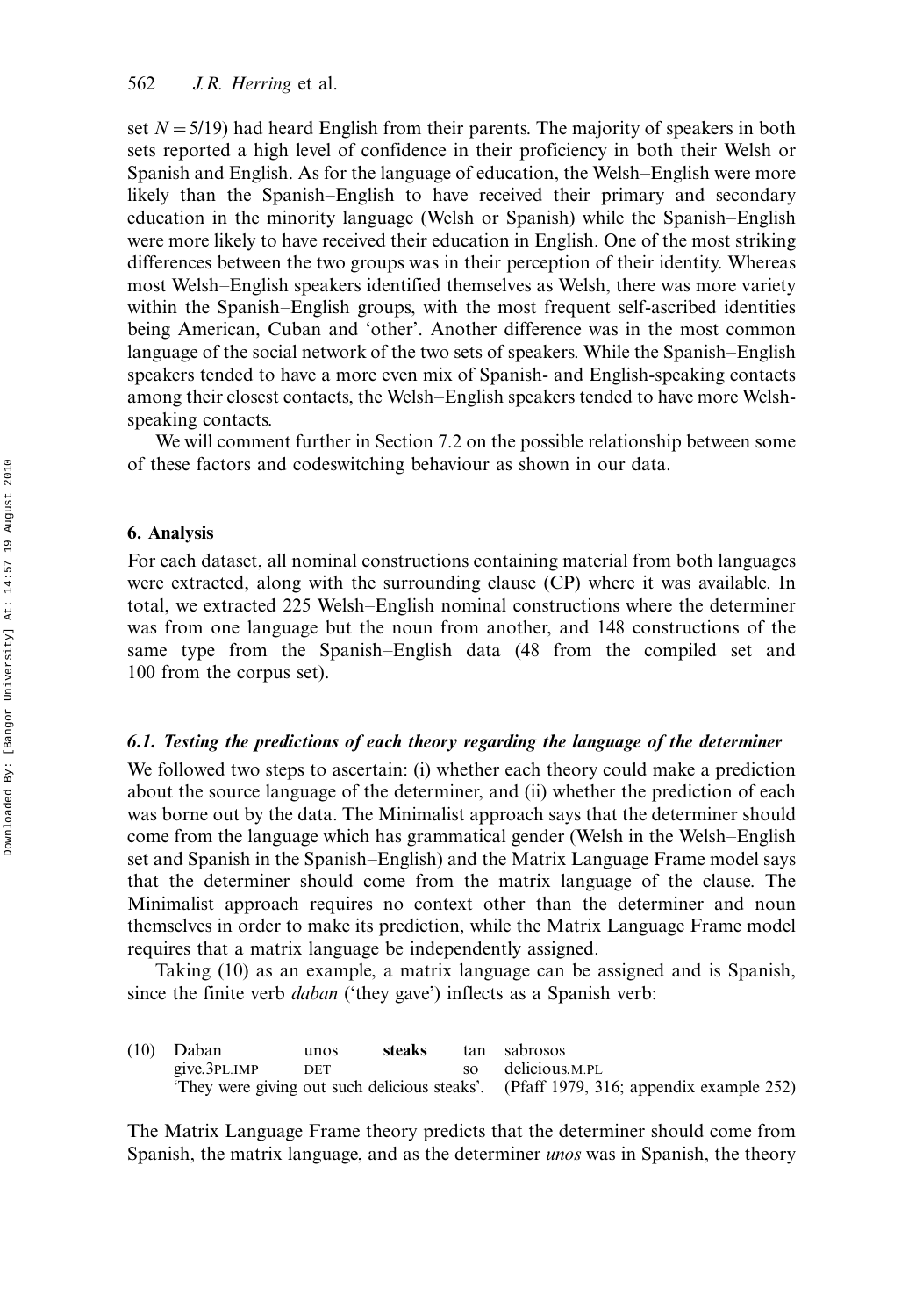both covers this instance and makes the right prediction about it. The Minimalist Program prediction is also that the determiner should come from Spanish and so it too is correct for this piece of data.

The same process is shown for (11):

| research                              | el         | hacer                           | de | después |     | (11) |  |  |
|---------------------------------------|------------|---------------------------------|----|---------|-----|------|--|--|
|                                       | <b>DET</b> | do.INF                          |    | after   | And |      |  |  |
| (Jake, Myers-Scotton, and Gross)      |            | 'And after doing the research'. |    |         |     |      |  |  |
| $2002$ , 83; appendix example $263$ ) |            |                                 |    |         |     |      |  |  |

In this example, no matrix language can be assigned because the clause only has a non-finite verb in it. Thus the Matrix Language Frame model cannot make a prediction regarding the language of the determiner. The Minimalist approach does cover this example, and correctly predicts that the determiner should come from Spanish.

This process was repeated for all the mixed determiner-noun constructions extracted from the data of the two language pairs. The full data are included in an appendix.<sup>4</sup>

In the results presented in the next section, the percentage figures are presented so as to show the differences in coverage and accuracy between the two theories. For the Matrix Language Frame model predictions, the ability to make a prediction is contingent on there being enough linguistic context to assign a matrix language independently. To make the comparison of accuracy as balanced as possible, we distinguished between two potential reasons why the model was unable to predict if a matrix language was not assignable:

- If the Spanish–English data taken from published sources (the compiled data) comprised only the nominal construction cited out of context, this was seen as outside the testable evidence for or against the Matrix Language Frame approach, and so it did not count for the percentage calculations regarding coverage or accuracy.
- If there was a full clausal context but the main verb was not finite, as in  $(11)$ , then this is deemed to be a legitimate lack of coverage on the part of the theory, and so it was taken into account in the calculations to determine coverage.

### 7. Results

## 7.1. Quantitative analysis

#### 7.1.1. Welsh-English data

In Table 1 we give the results for the predictions about the language of the determiner taken from the Welsh-English data.

The difference in coverage between the two theories is quite marked since the Matrix Language Frame model is only able to make predictions for 69.78% of the data. Many nominal constructions occurred as fragments of clauses, which meant that there was no clause to use to identify a matrix language.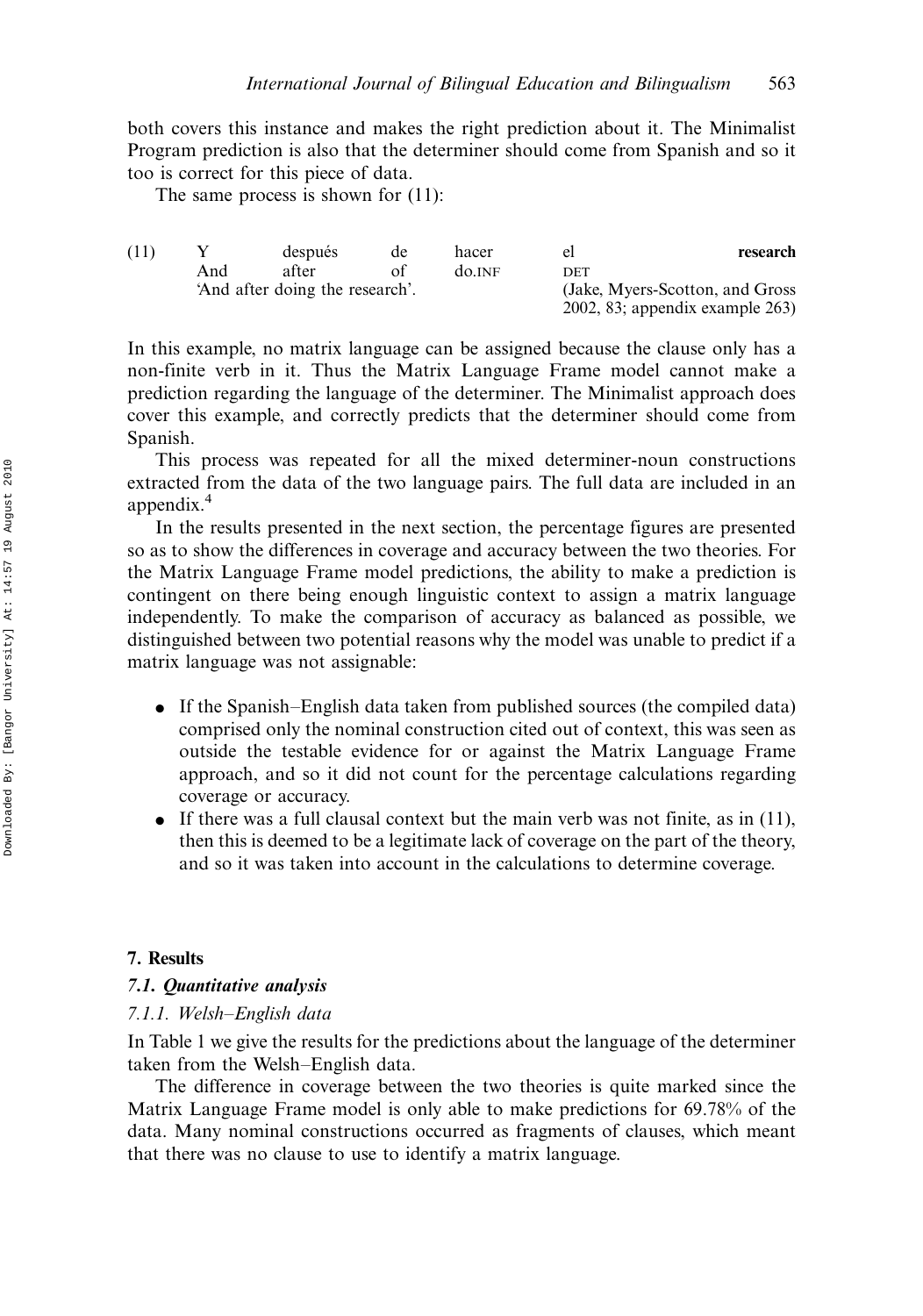|                                         | Minimalist<br>Program | Matrix Language<br>Frame |
|-----------------------------------------|-----------------------|--------------------------|
| Percentage for which the model can make | 225/225               | 157/225                  |
| predictions                             | $100\%$               | 69.78%                   |
| Percentage where the model can make     | 225/225               | 155/157                  |
| predictions and they are correct        | 100%                  | 98.73%                   |
| Percentage of shared data for which     | 157/157               | 155/157                  |
| predictions are accurate                | $100\%$               | 98.73%                   |

Table 1. Mixed Welsh-English nominal constructions: source language of determiner.

The second row of the table indicates the accuracy of each theory in relation to those constructions about which a prediction could be made. The Minimalist approach was 100% accurate while the Matrix Language Frame model incorrectly predicts two instances in the data. We discuss these counterexamples in Section 7.2.

#### 7.1.2. Spanish-English data

The Spanish-English data are made up of two sets which are presented together in Table 2. The two left-hand columns give the results from the compiled set of data taken from existing articles on Spanish–English codeswitching.

Of the 48 constructions in the compiled set, the Minimalist approach was again able to make predictions about all of them. However, for the Matrix Language Frame model, only 40 of the constructions were supplied with their full clausal context by the authors of the papers, and so we took this as the denominator of the fraction for our calculation. Of these 40, two of the constructions came from clauses where there was no finite verb with which to assign a definitive matrix language, so we took 38 as the numerator of this fraction. The corpus dataset (results given in the two right-hand columns) shows that, in parallel with the results from the compiled set, the Matrix Language Frame model has, at 90%, lower coverage.

| Table 2. Mixed Spanish–English nominal constructions: source language of determiner |  |  |  |  |
|-------------------------------------------------------------------------------------|--|--|--|--|
|-------------------------------------------------------------------------------------|--|--|--|--|

|                                         | Compiled dataset      |                             | Corpus dataset        |                             |
|-----------------------------------------|-----------------------|-----------------------------|-----------------------|-----------------------------|
|                                         | Minimalist<br>Program | Matrix<br>Language<br>Frame | Minimalist<br>Program | Matrix<br>Language<br>Frame |
| Percentage for which the model can make | 48/48                 | $38/40^a$                   | 100/100               | 90/100                      |
| predictions                             | 100%                  | 95%                         | $100\%$               | $90.00\%$                   |
| Percentage where the model can make     | 45/48                 | 36/38                       | 92/100                | 88/90                       |
| predictions and they are correct        | 93.75%                | 94.74%                      | $92.00\%$             | 97.78%                      |
| Percentage of shared data for which     | 35/38                 | 36/38                       | 82/90                 | 88/90                       |
| predictions are accurate                | 92.11%                | 94.74%                      | 91.11%                | 97.78%                      |

<sup>a</sup>Only 40 of the 48 constructions in the compiled set were supplied with their full clausal context by the authors of the papers, and so we took this as the denominator of the fraction for our calculation.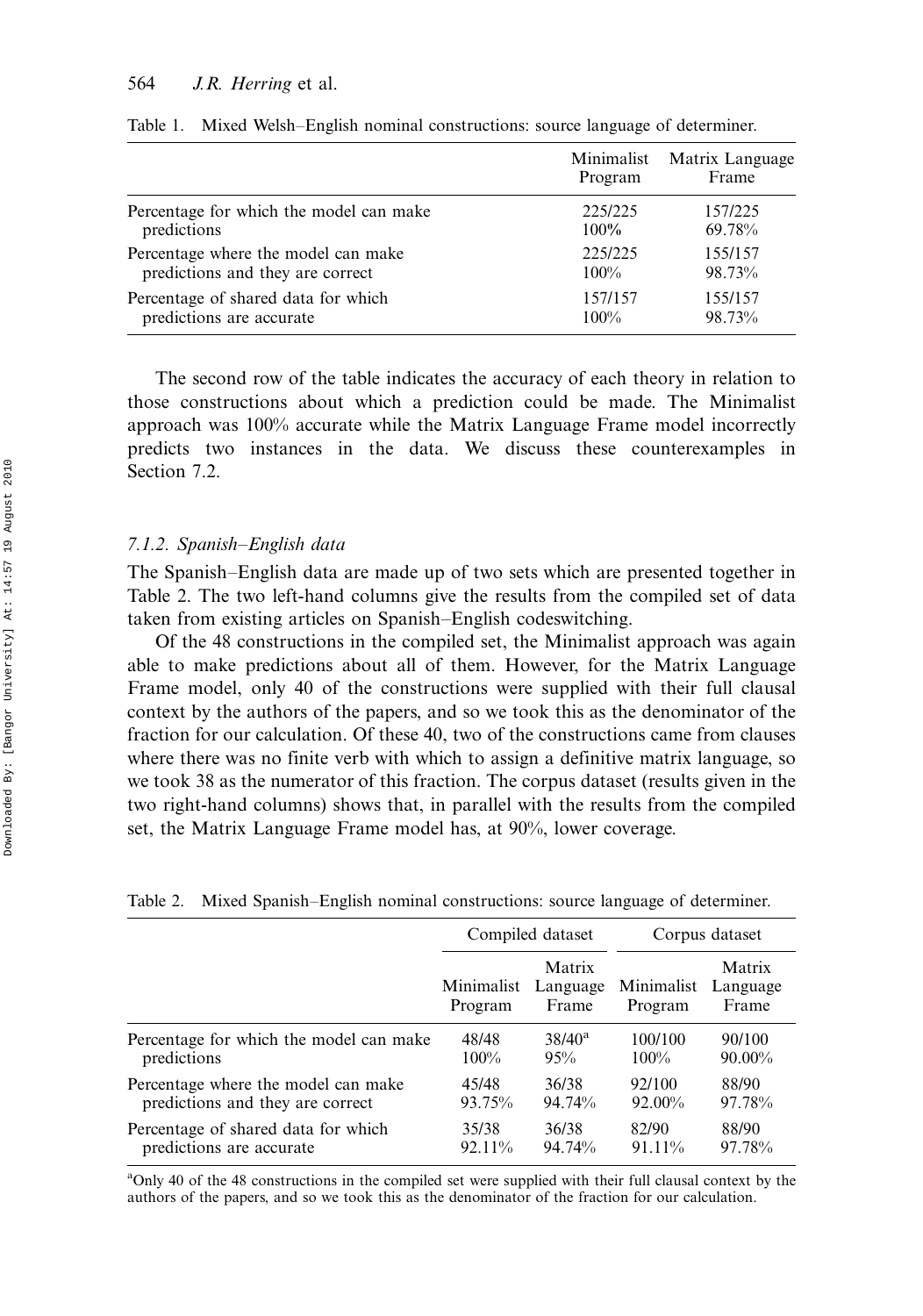For the compiled set, the Minimalist approach made correct predictions for 93.75% of the constructions, while the Matrix Language Frame model did so for 94.74% of the constructions. The Minimalist approach is shown to have 92.11% accuracy for shared data compared with 94.74% for the Matrix Language Frame model. The patterns are the same for the corpus set, where the Minimalist approach has 91.11% accuracy for the shared data while the Matrix Language Frame model has 97.78%. Thus for all the Spanish–English data taken together, the results diverge from the Welsh-English data, as this time the Matrix Language Frame model appears to have more accurate predictions.

Testing for the theories' accuracy on more than one language pair was important, given the different outcomes observed for the two pairs. In our Welsh-English sample, the matrix language of the clause surrounding the mixed nominal constructions was Welsh in all but two examples (see 13 and 14). This meant that, for the vast majority of cases, although each model arrived at its prediction by different routes, the predictions for both models were the same: that the determiner should come from Welsh. The Minimalist approach led to this prediction because Welsh has grammatical gender while English does not, and the Matrix Language Frame model did so because Welsh was overwhelmingly the matrix language of the clause in these data. Data for which the predictions of each theory would be different in more cases were needed to provide a more stringent test, and this was achieved with the Spanish-English data.

In the Spanish–English data, a much higher proportion,  $7.38\%$  of the surrounding clauses (11/149), had English as the matrix language. This made these data more useful for comparing the two models, because clauses with English matrix language are those where the predictions of the two theories contrast with one another; here the Minimalist approach still predicts that the determiner should come from Spanish as it has grammatical gender, while the Matrix Language Frame predicts that it will come from English.

A chi-square test of independence was run for both the Welsh-English and Spanish–English corpus datasets in order to test whether or not there was a difference in the accuracy of the given predictions from each model. As might be expected from the percentage figures shown in Tables 1 and 2, there was no statistically significant difference between the two models with regard to the accuracy of their predictions for either the Welsh-English or the Spanish-English corpus data.<sup>5</sup>

In summary, we found that the application of the predictions made by the two theories to our two sets of naturally occurring bilingual data brought out the following differences. Firstly, in both language pairs, the Minimalist approach had a higher level of COVERAGE for all the corpus data considered. This can be attributed to the difference in the theories' minimum unit of analysis as remarked upon in Section 2.4. Where the Minimalist approach needs only to see the nominal construction (DP) to make its prediction, the Matrix Language Frame model requires a surrounding clause (CP) with an assignable matrix language in order to make its own predictions. This context is not always available because of the nature of spontaneous speech, in which clauses (CPs) are not necessarily complete or coherent and the assignment of a matrix language is not possible.

Secondly, for the language pairs under consideration, it was found that the ACCURACY of the two theories in predicting which Determiner–NP combinations are possible was different, but not significantly so. Neither theory made predictions that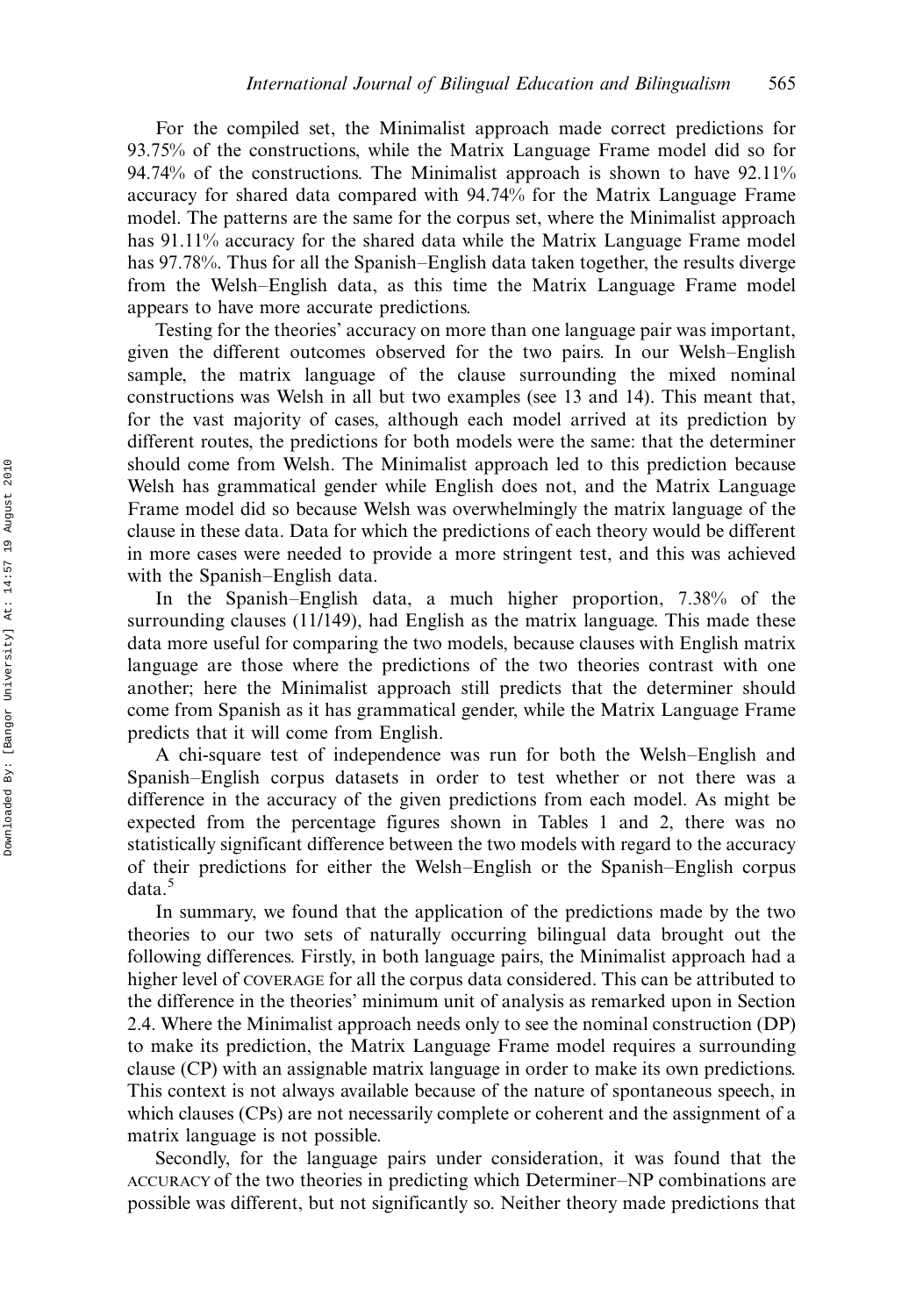were 100% accurate concerning switches. Further, we look more closely at the exceptions to the expected outcome predicted by either the Minimalist approach or the Matrix Language Frame model, or both.

# 7.2. Further analysis and discussion of the counterexamples to the predictions of the theories

There are 15 counterexamples out of the 373 instances (from all three datasets) that were used to compute the relative coverage and accuracy of the two theories' predictions above. These exceptions may give insights into other factors that influence codeswitching patterns between determiners and their nouns in natural conversation. Two of the counterexamples  $(13 \text{ and } 14)$  are from the Welsh-English corpus, four  $(15-18)$  are from the Spanish-English compiled dataset and nine  $(19-$ 27) are from the Spanish-English corpus.

The two examples from the Welsh-English data did not support the predictions of the Matrix Language Frame model. They are structurally similar and were produced by the same speaker:

| (13) | ond<br>but                     | у<br>DET<br>'but the thing is, out of the story'. | thing is                                                           | mas<br>out                 | $\mathbf{o}$<br>of | (y)r<br><b>DET</b><br>(Robert1, 673;<br>appendix example<br>166) | story     |
|------|--------------------------------|---------------------------------------------------|--------------------------------------------------------------------|----------------------------|--------------------|------------------------------------------------------------------|-----------|
| (14) | ond<br>but<br>bedair<br>four.F | y<br>DET                                          | thing is<br>dyddiau<br>days                                        | erbyn<br>by<br>yma<br>here | bod<br>be.NONFIN   | plant<br>children                                                | yn<br>prt |
|      |                                |                                                   | 'but the thing is, by the time that children are four these days'. |                            |                    | (Robert1, 712;<br>appendix example 167)                          |           |

The matrix language of the clause is English, so this model would predict the determiner in the nominal construction 'y thing' to come from English too, but it comes from Welsh. The matrix language of the previous clause was Welsh. As a change to English as matrix language between clauses during discourse usually only happens in monolingual clauses (that is, where the subsequent CP is wholly in English), the speaker may have intended to say 'the thing is'. However, it is further complicated by the fact that the CP begins with the conjunction in Welsh. Note too that the Welsh determiner  $y$ , 'the' is pronounced with the same vowel [a] that is in the English determiner the, and also that Welsh  $y$  is homophonous with the unstressed English indefinite determiner a. All these factors may help to explain why the determiner appears in the unexpected language for the Matrix Language Frame model here. The additional biographical and attitudinal information we have about the speaker suggests a high incidence of codeswitching is likely to occur in her speech; she is a balanced bilingual who reports a positive attitude towards codeswitching.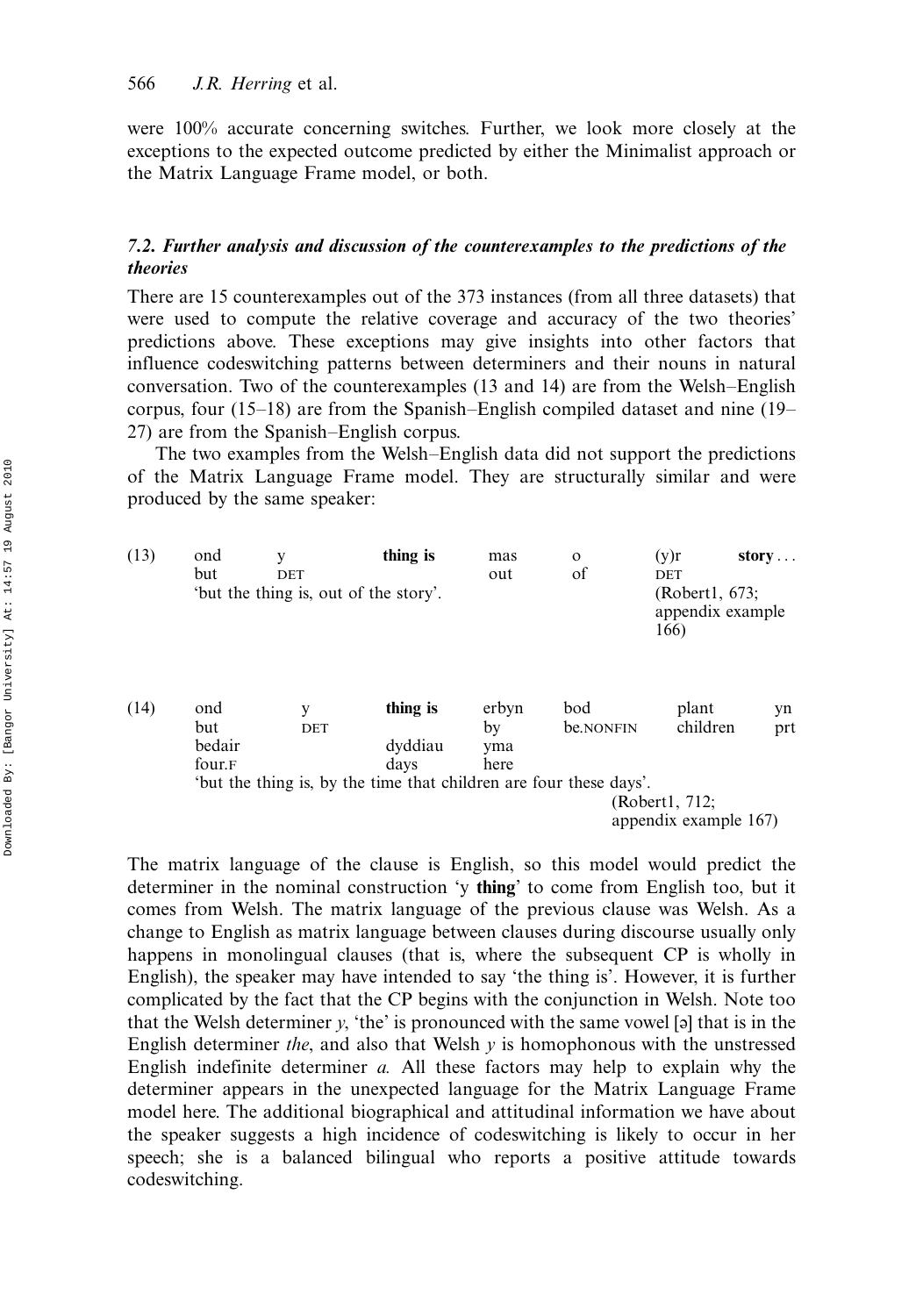The first of the counterexamples from the compiled Spanish-English data, as in (15), is the only one to deviate from the predictions of both theories and can therefore be considered highly idiosyncratic:

| (15) | the | pendejo                          | no         | tiene        | huevos                                           |
|------|-----|----------------------------------|------------|--------------|--------------------------------------------------|
|      | the | asshole.sm                       | <b>NEG</b> | have.3s.PRES | egg.PLM                                          |
|      |     | the asshole doesn't have balls'. |            |              | (Pfaff 1979,<br>313; appendix<br>example $251$ ) |

This might be an example of triggering (cf. Clyne 1967). The speaker begins in English but appears to favour the Spanish word pendejo to express his or her communicative intention. This could be because the word *pendejo* is used frequently in Spanish monolingual contexts by the speaker, or because despite beginning the clause in English, the speaker cannot access the word in English at the moment of speech. It could also be because the Spanish word has an emotive or connotative force for the speaker that its English translation does not convey. However, once the switch has been made into the other language, the speaker completes the clause in Spanish.

Also found in the compiled data were (16) and (17), counterexamples to the Minimalist approach, but consistent with the Matrix Language Framework approach. Like the Welsh-English counterexamples they were both produced by one speaker in the same conversation and this time they contain the same noun:

| (16) | but I used to eat the                                                               | bofe. | the brain |  |  |
|------|-------------------------------------------------------------------------------------|-------|-----------|--|--|
|      | but I used to eat the brain. SM the brain                                           |       |           |  |  |
|      | 'but I used to eat the brain, the brain'. (Poplack 1980, 597; appendix example 229) |       |           |  |  |

| (17) | I used to make some           | bofe!    |                                           |
|------|-------------------------------|----------|-------------------------------------------|
|      | I used to make some           | brain SM |                                           |
|      | 'I used to make some brains!' |          | (Poplack 1980, 597; appendix example 230) |

It is likely that bofe is a word that the speaker associates with Spanish, both culturally and in usage. This usage may have been increasingly infrequent for Poplack's informant (who was living in the USA when the data were collected), given that it is employed after *used to* in both clauses. Like *pendejo* in (15) it may be a word that the speaker rarely uses in English linguistic and cultural contexts, and so the Spanish equivalent, more easily accessed, is inserted. For further discussion on how this noun might be considered a loan rather than a switch, and therefore might be accommodated in the Minimalist approach, see Section 7.3.

Example (18) is predicted by the Minimalist approach but not by the Matrix Language Frame model:

| (18) |    | we have it planned for October twenty-ninth a | las                             | seis |     |
|------|----|-----------------------------------------------|---------------------------------|------|-----|
|      |    |                                               |                                 | DET  | S1X |
|      | en | el                                            | <b>Methodist Student Center</b> |      |     |
|      | ın | DET                                           |                                 |      |     |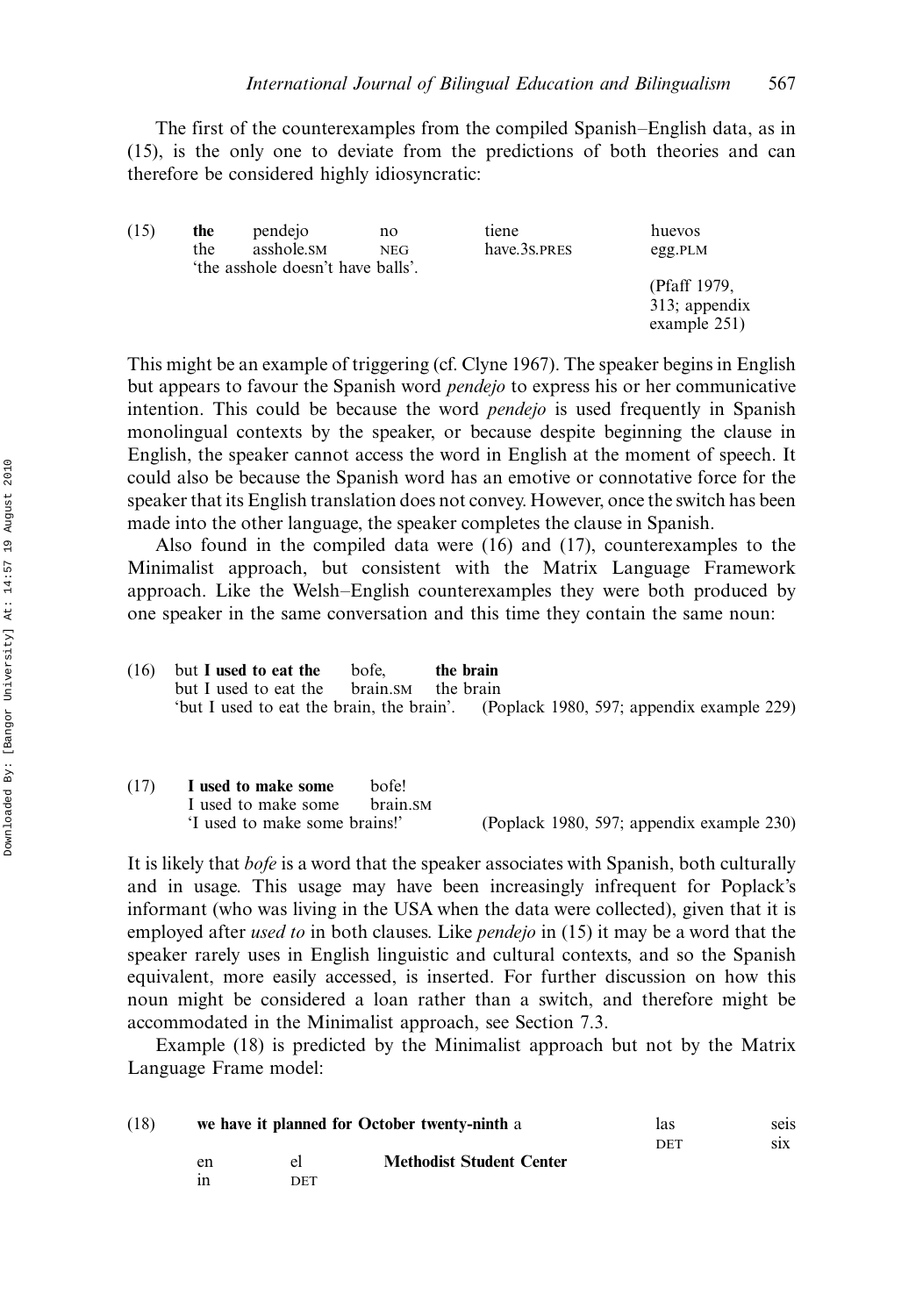## 568 J.R. Herring et al.

'we have it planned for October twenty-ninth at six o'clock at the Methodist Student Center'.

> (Poplack 1980, 311; appendix example 249)

In this example the matrix language is English, which predicts the determiner of Methodist Student Center to be in English too. However, the speaker switches to Spanish for the adverbial *a las seis* 'at six o'clock' and this switch may trigger the production of the beginning of the next prepositional phrase in Spanish. The switch back to English for the NP Methodist Student Center may be explained by the likelihood that the location is primarily known by its English name.

The remaining examples come from our Spanish-English corpus, where again we have access to supplementary information collected at the same time as the speech data, as well as the linguistic and discourse context. The first example (19) was produced by a 27-year-old female simultaneous balanced bilingual. She reported a negative attitude to codeswitching per se, but reported that she did it frequently herself in natural conversation. She was talking to a bilingual cousin of hers who had recently moved to Miami:

| (19) | when I went to Canada I saw the           | madre<br>mother.SF |                                           |
|------|-------------------------------------------|--------------------|-------------------------------------------|
|      | 'when I went to Canada I saw the mother'. |                    | (Herring 1, 464;<br>appendix example 274) |

Here she is referring to her (monolingual English) boyfriend's mother, and thus contextually has no reason to refer to the woman or her identity in Spanish. However, she seems to be adding pragmatic information to the event, perhaps that she has an uneasy relationship to her partner's mother. Such non-syntactic and indeed non-production-orientated features of speech are beyond the predictions of both theoretical approaches assessed in this paper.

Example (20) is something of a mirror image of (15):

(20) pero mi printer doesn't work with the but POSS.1S old computer that we have 'but my printer doesn't work with the old computer that we have'. (Herring 3, 131; appendix example 284)

Here the English noun 'printer' seems to trigger a switch to English for the rest of the clause and hence for English as matrix language, which then mismatches the possessive mi in the mixed nominal construction. The lack of overt gender agreement on *mi* suggests that perhaps it should be treated differently from determiners ellla in mixed Spanish-English nominal constructions. This is matter for future research.

Examples (21) and (22) are spoken by the same person, a 26-year-old male L2 English speaker who learned English at secondary school in Cuba, and then moved to Miami at the age of 19: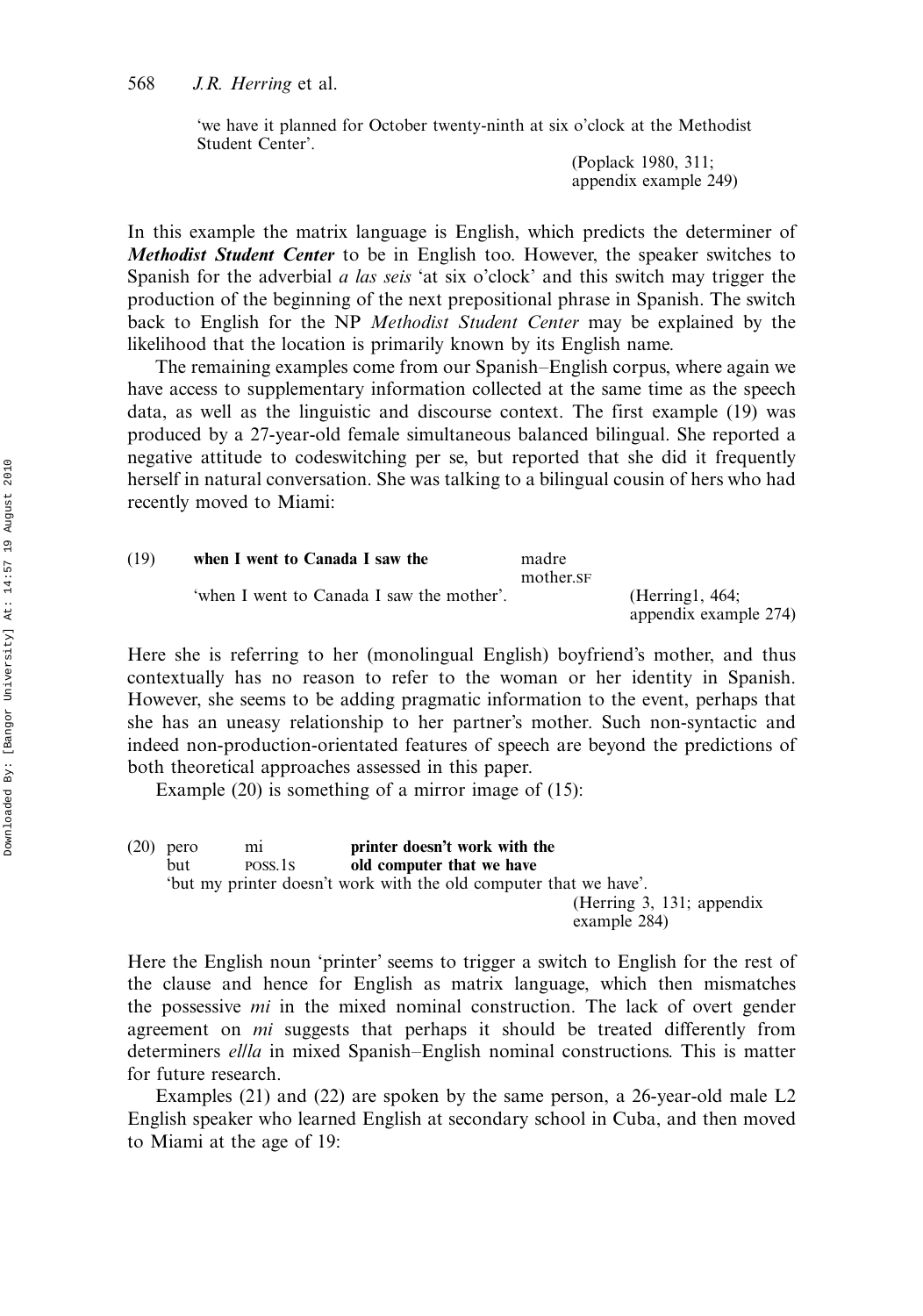| (21) | go to go to Wikipedia tha(t)                      | enciclopedia    | online                |
|------|---------------------------------------------------|-----------------|-----------------------|
|      | go to go to Wikipedia DEM.3s                      | encyclopedia.sF | online                |
|      | 'go to go to Wikipedia that encyclopedia online'. |                 | (Herring7, 304;       |
|      |                                                   |                 | appendix example 298) |

Here he inserts the Spanish (cognate) word for encyclopedia after the English determiner, which in principle contradicts the prediction of the Minimalist approach. However, note that the pronunciation of the determiner is itself quite marked (the deletion of the coda consonant [t]) and is also an indicator of L2 speaker status rather than balanced bilingual. Perhaps the speaker is not confident of pronouncing the word with English phonology, or treats the lexical item as the same in both languages given that both forms are structurally similar. His relative lack of fluency in English is also displayed in (22):

(22) you know el el bad guy the bad guy in part two? DET DET 'you know the ...the bad guy in part two?' (Herring7, 667; appendix example 301)

In this example English is the matrix language but the speaker switches to Spanish for the definite article el. However, note that this seems to cause him some disfluency which leads him to repeat *el* at first as if searching for a Spanish nominal complement. When he nevertheless produces the English NP bad guy, perhaps because the television programme he is referring to was in English, he apparently repairs this by repeating *bad guy*, but this time preceded by the expected English definite article the.

The last four examples are all produced by a 21-year-old female second generation Cuban American, who had lived in Miami all her life but both of whose parents spoke to her in Spanish at home. She only began learning English at primary school. All of the counterexamples spoken by her fulfil the predictions of the Matrix Language Frame model but contravene those of the Minimalist approach:

| (23) | she got the<br>manguera<br>hose.sF                  |                                        |
|------|-----------------------------------------------------|----------------------------------------|
|      | 'she got the hose'.                                 | (Herring9, 644; appendix example 302)  |
| (24) | he my mom got the<br>manguera<br>hose.SF            |                                        |
|      | 'he  my mom got the hose'.                          | (Herring9, 651; appendix example 303)  |
| (25) | started hitting him with the<br>manguera<br>hose.SF |                                        |
|      | 'started hitting him with the hose'.                | (Herring 9, 652; appendix example 304) |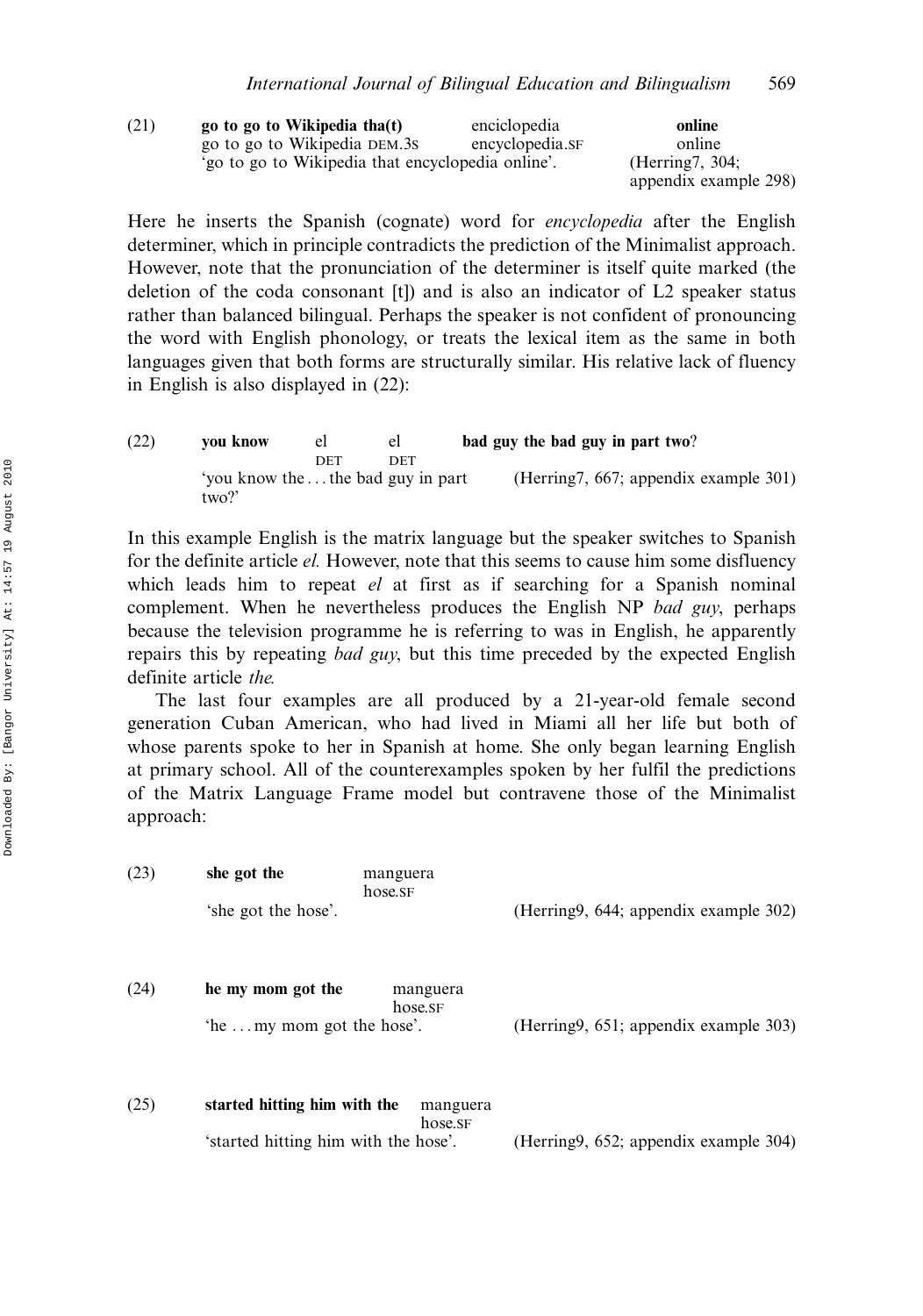- 570 J.R. Herring et al.
- (26) you say the the 'amo' love.1sG.PRES<br>'you say the...the "I love you"'.

(Herring9, 1067; appendix example 305)

(27) (be)cause your mom's a vieja old\_lady.SF 'because your mom's an old lady'. (Herring9, 1271; appendix example 306)

In the manguera ('hosepipe') instances, the pattern observed in examples (16), (17) and (21) seems to reflect the speaker's having trouble accessing the lexical item in English and substituting the Spanish counterpart. With the other two, the reasons are less clear. In  $(26)$  she discusses with her fiance the importance of having a partly bilingual wedding ceremony because of her feelings about her identity. Thus the use of the Spanish word for 'I love' is intimately bound up with the sentiment being expressed and the exact words the groom will actually have to say in the ceremony. In (27) something similar to example (19), 'the madre', appears to be evoked: there is greater pragmatic weight given to the description in (27) of her future mother-in-law by referring to her age in Spanish.

This discussion of the small number of counterexamples to the predictions of the two theories in the light of potential mitigating factors shows how purely feature-based syntactic approaches (like the Minimalist one) or those incorporating assumptions about language production like the Matrix Language Frame theory cannot hope to capture 100% of the patterns found in naturalistic data. They provide a glimpse into additional pragmatic, sociolinguistic and phonological factors that may play a role in the ultimate determination of the occurrence of codeswitches.

# 7.3. Differences in the results for the two language pairs

The Welsh–English bilinguals in these data almost always used a Welsh determiner in their mixed nominal constructions, while the Spanish–English bilinguals still mostly used a Spanish determiner but sometimes an English determiner.

At first sight it seems curious that the Welsh speakers usually fulfilled the Minimalist approach prediction that the determiner would always come from the language with grammatical gender, while the Spanish speakers only did so more often than not. Some might suggest that cases in which English determiners were followed by Spanish nouns may have involved loan words from Spanish into English rather than a switch from English to Spanish. The full integration of a Spanish word into English should cause that word to 'lose' its gender (cf. Poplack and Sankoff 1984), since English words do not have gender. The phi-features of the two words would presumably then be as in (28):

(28) English D, phi = {person, number} English N, phi = {person, number}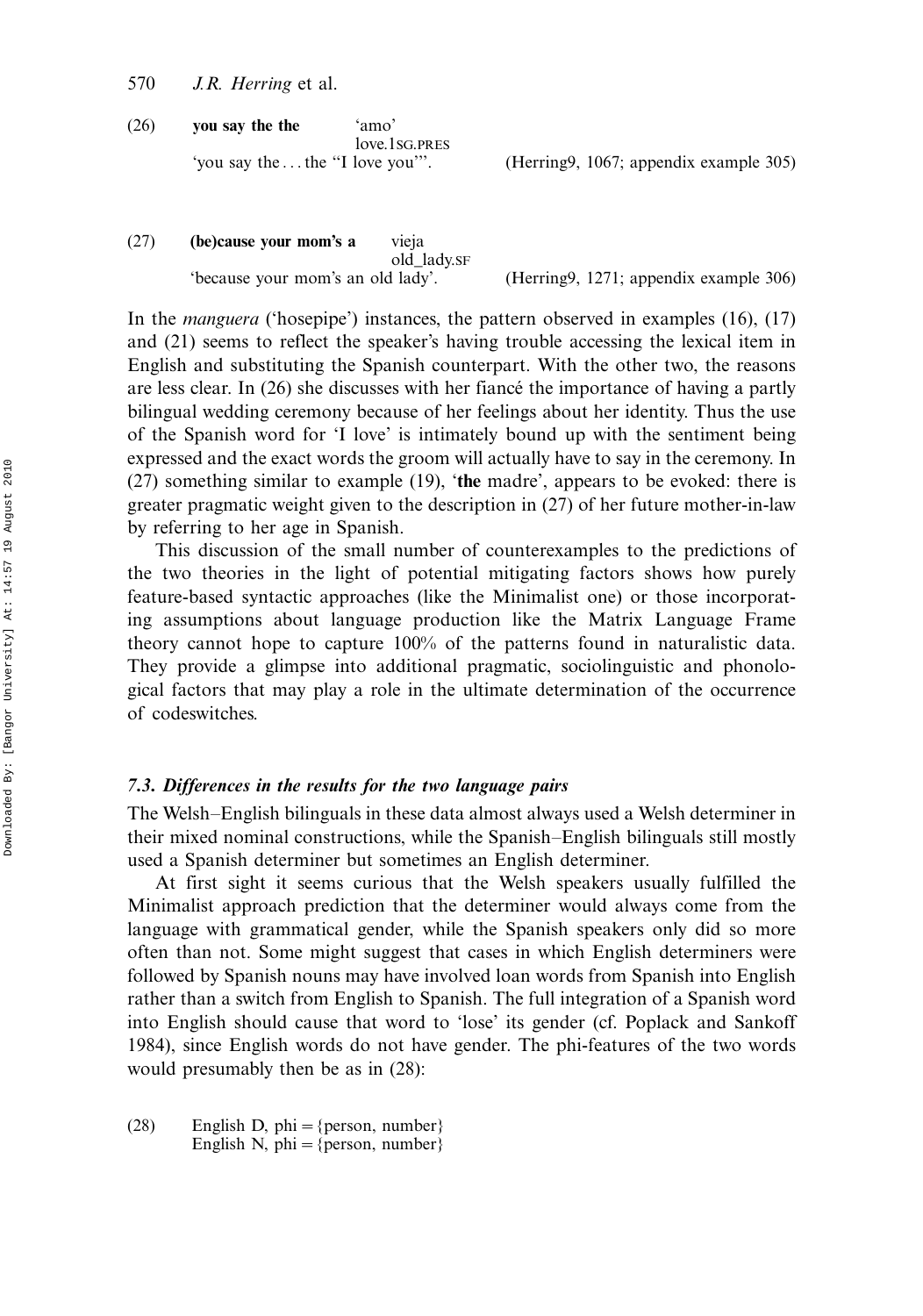This would mean that a word like *madre* would have lost its Spanish gender feature while becoming fully integrated into the English lexicon. Unlike the examples in (6b) and (7b) in Section 4.1, the determiner in (28) would not be deficient and so the derivation would not crash.

However, this approach ignores another generalisation resulting from our analysis, that there is a strong tendency in both sets of data for the language of the determiner to be the same as the language of the finite verb. This generalisation is supported by 280 cases, and only refuted by five. It is also compatible with the predictions of the Matrix Language Frame model, where the matrix language is the language of the finite verb. One striking finding here is that, whereas the Spanish data contained clauses with both Spanish and English as the matrix language (although only 32/149 or 21.5% of the clauses here had English as the matrix), the Welsh data contained almost exclusively clauses with Welsh as the matrix language.

This prevalence echoes the findings in Deuchar (2006) where of the 163 bilingual clauses analysed, 141 had Welsh as the matrix language, 18 clauses had no identifiable matrix language and only four had English as the matrix language. It is possible that syntactic factors (Chan 2009, 197), attitudinal factors, contexts of data collection and the like may have contributed to the predominance of Welsh as the matrix language. Further research is under way to determine whether these differences could be due to the language balance of the speakers, community norms or individual factors.

# 8. Conclusion

In this paper we have noted a contrast in the language of the determiner in mixed nominal constructions taken from our Welsh–English and Spanish–English data. We have explored two accounts of our data from two different theoretical standpoints.

The Minimalist account, predicting that the determiner would come from the language with grammatical gender, was shown to be successful in accounting for all the Welsh-English data and most of the Spanish-English data. However, when we examined the language of the verb in the clause containing the mixed nominal constructions as part of the process of testing the Matrix Language Frame model, we observed that the success of the Minimalist account was due to the fact that the language of the verb was almost always Welsh or Spanish, i.e. a language with grammatical gender. In the small number of clauses where the finite verb was in English, an English determiner was almost always found, contrary to the predictions of the Minimalist approach.

This led us to broaden our focus from predicting the language of the determiner to considering the counterexamples to the predictions of the theories. As suggested in the discussion above, both linguistic and extralinguistic factors need to be explored, and we plan to do this in future research.

Our study has demonstrated the value of naturalistic corpus data in helping to establish that codeswitching follows discernible patterns. It also allows us to reinforce the observation that codeswitching is a complex phenomenon which promises only to be fully understood by combining a narrow with a broader focus, and a syntactic approach with wider sociolinguistic, pragmatic and psycholinguistic approaches.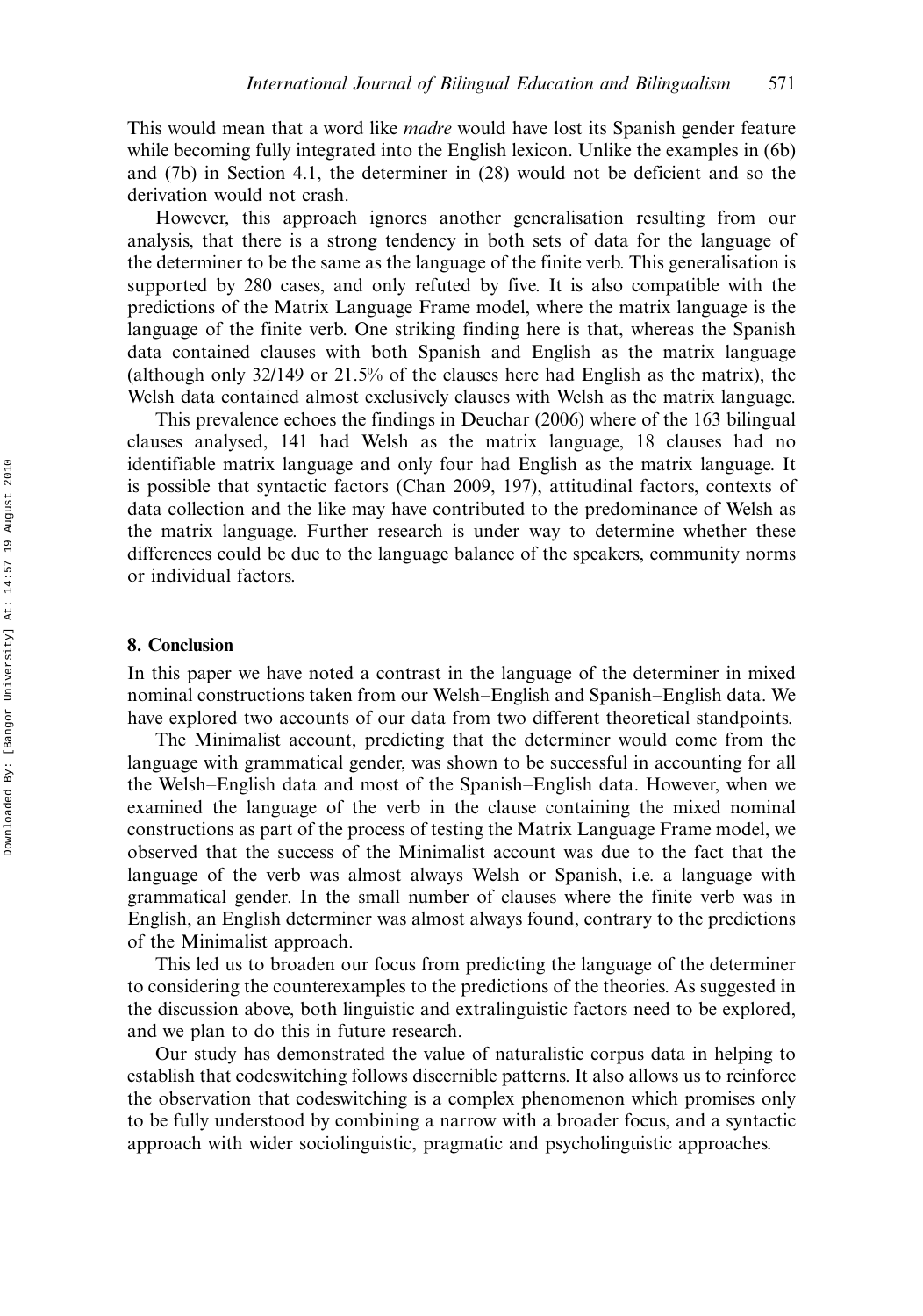## Acknowledgements

We are grateful to Peredur Davies, Siân Lloyd-Williams and Myfyr Prys for their help with the analysis and presentation of the Welsh-English codeswitching data, to Kara McAlister for creating a subsample of the corpus, and to Diana Carter for invaluable editorial assistance and for running the statistical analyses. We would also like to thank the following for their comments on earlier drafts of this paper: Katja Cantone, Michael Clyne, Marcel Den Dikken, Virginia Gathercole, Jeff MacSwan, Kara McAlister, Gerald Stell, Enlli Thomas and two anonymous reviewers.

The support of the Arts and Humanities Research Council (AHRC), the Economic and Social Research Council (ESRC), the Higher Education Funding Council for Wales and the Welsh Assembly Government is gratefully acknowledged. The work presented in this paper was part of the programme of the ESRC Centre for Research on Bilingualism in Theory and Practice at Bangor University.

#### Notes

- 1. Key to glosses: PL, plural; S, singular; PRON, pronoun; POSS, possessive pronoun; DET, determiner; PRT, particle; NEG, negative/negative particle; NFIN, non-finite; PRES, present; IM, interactional marker; IMP, imperfect tense; CONDIT, conditional tense; FUT, future tense; PAST, past tense; NPAST, non-past tense; IMPER, imperative; 1S/ 1PL, first person singular/plural; 2S/PL, second person singular/plural; 3S/3PL, third person singular/plural.
- 2. All Welsh examples come from our own data. Labels give the name of the transcript file, and line number of the example.
- 3. The Welsh data were originally collected and transcribed by Marika Fusser, Elen Robert, Peredur Davies, Jonathan Stammers, Siân Lloyd-Williams and Margaret Deuchar as part of the project 'Code-switching and Convergence in Welsh', awarded by the AHRC to Margaret Deuchar. They are available via TalkBank (http://www.talkbank.org) in the BilingBank archive.
- 4. The appendix is available online at http://bilingualism.bangor.ac.uk/publications/ documents/HerringEtAl2010.pdf.
- 5. We conducted similar analyses for coverage, even though an analysis of the coverage of the two models may seem superfluous, since the Minimalist approach has 100% coverage by definition, and the Matrix Frame model does not in practice. However, we argue that it may be seen as an additional way of quantifying the shortfall in coverage of the Matrix Language Frame. We found that  $\chi^2$  analyses confirmed significant differences in coverage for both the Spanish–English corpus ( $\chi^2(1, N=200)$ ,  $p < 0.001$ ) and the Welsh–English data  $(\chi^2(1, N=456), p<0.0001)$ .

#### **References**

- Chan, B.H. 2009. Code-switching with typologically distinct languages. In The Cambridge handbook of linguistic code-switching, ed. B.E. Bullock and A.J. Toribio, 182–98. New York: Cambridge University Press.
- Chomsky, N. 1981. Lectures on government and binding. Dordrecht, The Netherlands: Foris.
- Chomsky, N. 2000. Minimalist inquiries: The framework. In Step by step: Essays on minimalist syntax in honor of Howard Lasnik, ed. R. Martin, D. Michaels, and J. Uriagereka,  $89-155$ . Cambridge, MA: MIT Press.
- Chomsky, N. 2001. Derivation by phase. In Ken Hale: A life in language, ed. M. Kenstowicz, 1-52. Cambridge, MA: MIT Press.
- Clyne, M. 1967. Transference and triggering: Observations on the language assimilation of postwar German-speaking migrants in Australia. The Hague: Martinus Nijhoff.
- Deuchar, M. 2005. Congruence and code-switching in Welsh. Bilingualism: Language and *Cognition* 8, no. 3:  $255-69$ .
- Deuchar, M. 2006. Welsh-English code-switching and the Matrix Language Frame model. Lingua 116, no. 11: 1986-2011.